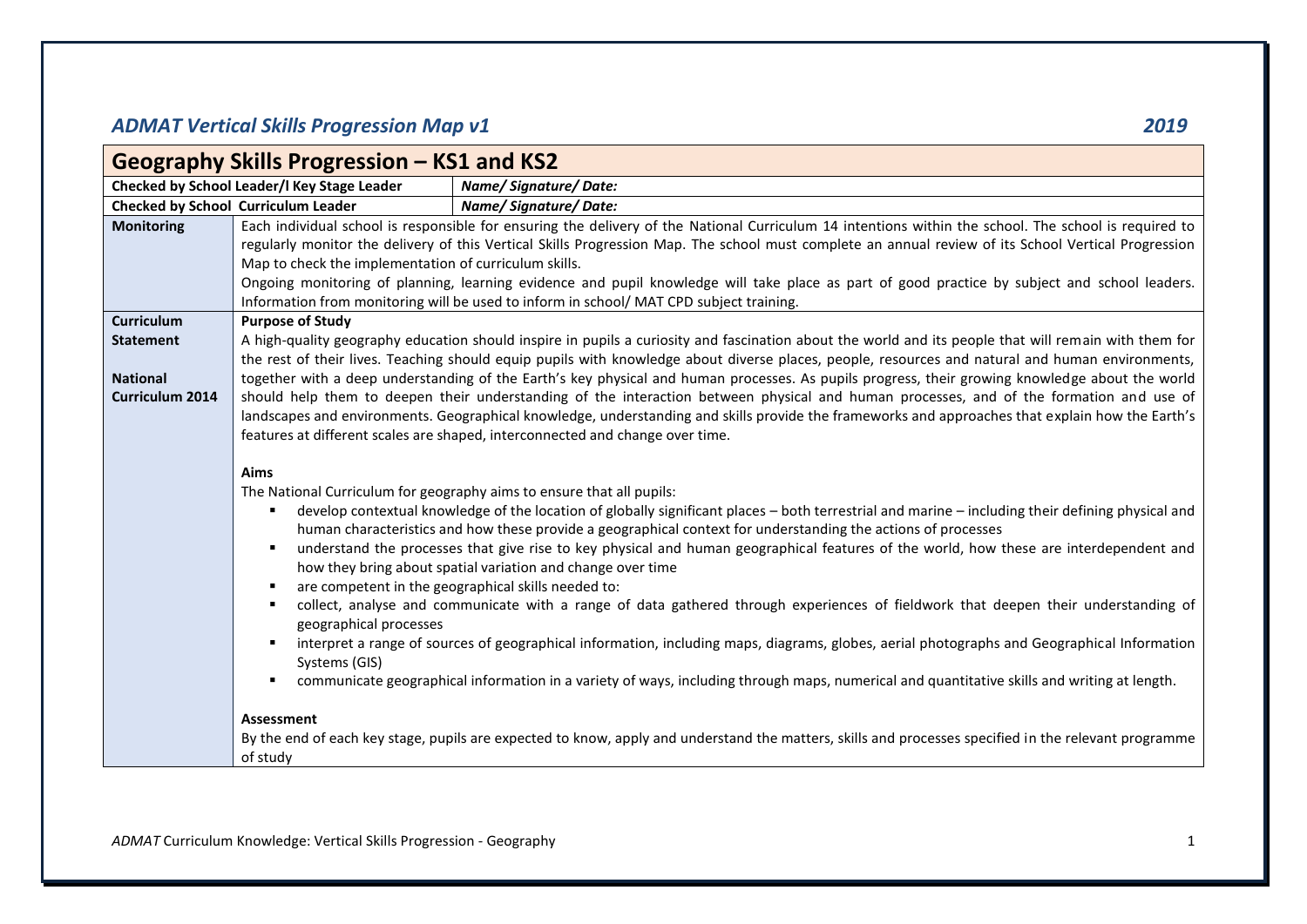|                                                                                                                                                                                                                                                                                                             | <b>Key Stage 1</b>                                             |  |  |  |  |
|-------------------------------------------------------------------------------------------------------------------------------------------------------------------------------------------------------------------------------------------------------------------------------------------------------------|----------------------------------------------------------------|--|--|--|--|
| Pupils should develop knowledge about the world, the United Kingdom and their locality. They should understand basic subject-specific vocabulary relating to human<br>and physical geography and begin to use geographical skills, including first-hand observation, to enhance their locational awareness. |                                                                |  |  |  |  |
|                                                                                                                                                                                                                                                                                                             | <b>National Curriculum 2014</b>                                |  |  |  |  |
|                                                                                                                                                                                                                                                                                                             | <b>Key Stage 1</b>                                             |  |  |  |  |
| <b>Learning Intentions</b><br>Pupils should be taught about:                                                                                                                                                                                                                                                | Non-Statutory                                                  |  |  |  |  |
| <b>Locational knowledge</b>                                                                                                                                                                                                                                                                                 |                                                                |  |  |  |  |
| name and locate the world's seven continents and five oceans                                                                                                                                                                                                                                                |                                                                |  |  |  |  |
| name, locate and identify characteristics of the four countries and capital                                                                                                                                                                                                                                 |                                                                |  |  |  |  |
| cities of the United Kingdom and its surrounding seas                                                                                                                                                                                                                                                       |                                                                |  |  |  |  |
| Place knowledge                                                                                                                                                                                                                                                                                             |                                                                |  |  |  |  |
| understand geographical similarities and differences through studying<br>٠                                                                                                                                                                                                                                  |                                                                |  |  |  |  |
| the human and physical geography of a small area of the United                                                                                                                                                                                                                                              |                                                                |  |  |  |  |
| Kingdom, and of a small area in a contrasting non-European country                                                                                                                                                                                                                                          |                                                                |  |  |  |  |
| Human and physical geography                                                                                                                                                                                                                                                                                |                                                                |  |  |  |  |
| identify seasonal and daily weather patterns in the United Kingdom and                                                                                                                                                                                                                                      |                                                                |  |  |  |  |
| the location of hot and cold areas of the world in relation to the Equator                                                                                                                                                                                                                                  |                                                                |  |  |  |  |
| and the North and South Poles                                                                                                                                                                                                                                                                               |                                                                |  |  |  |  |
| use basic geographical vocabulary to refer to:                                                                                                                                                                                                                                                              |                                                                |  |  |  |  |
| key physical features, including beach, cliff, coast, forest, hill, mountain,                                                                                                                                                                                                                               |                                                                |  |  |  |  |
| sea, ocean, river, soil, valley, vegetation, season and weather                                                                                                                                                                                                                                             |                                                                |  |  |  |  |
| key human features, including city, town, village, factory, farm, house,<br>$\blacksquare$                                                                                                                                                                                                                  |                                                                |  |  |  |  |
| office, port, harbour and shop                                                                                                                                                                                                                                                                              |                                                                |  |  |  |  |
| <b>Geographical skills and fieldwork</b>                                                                                                                                                                                                                                                                    |                                                                |  |  |  |  |
| use world maps, atlases and globes to identify the United Kingdom and                                                                                                                                                                                                                                       |                                                                |  |  |  |  |
| its countries, as well as the countries, continents and oceans studied at                                                                                                                                                                                                                                   |                                                                |  |  |  |  |
| this key stage                                                                                                                                                                                                                                                                                              |                                                                |  |  |  |  |
| use simple compass directions (North, South, East and West) and                                                                                                                                                                                                                                             |                                                                |  |  |  |  |
| locational and directional language to describe the location of features                                                                                                                                                                                                                                    |                                                                |  |  |  |  |
| and routes on a map use aerial photographs and plan perspectives to                                                                                                                                                                                                                                         |                                                                |  |  |  |  |
| recognise landmarks and basic human and physical features; devise a                                                                                                                                                                                                                                         |                                                                |  |  |  |  |
| simple map; and use and construct basic symbols in a key                                                                                                                                                                                                                                                    |                                                                |  |  |  |  |
| use simple fieldwork and observational skills to study the geography of                                                                                                                                                                                                                                     |                                                                |  |  |  |  |
| their school and its grounds and the key human and physical features of                                                                                                                                                                                                                                     | [for example, near and far; left and right],<br>$\blacksquare$ |  |  |  |  |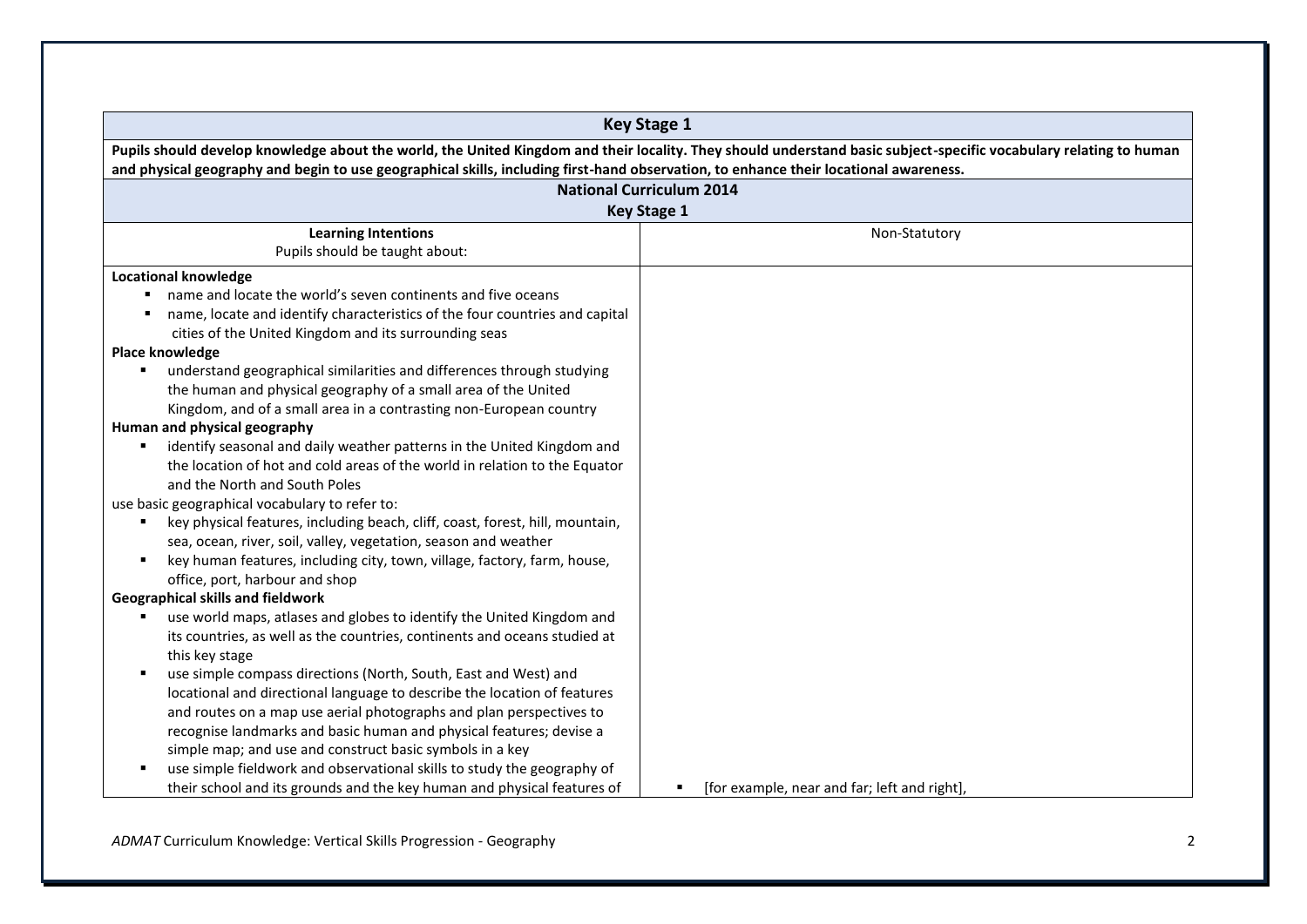| its surrounding environment.      |                                                                                                      |                                       |                                 |                                 |  |  |
|-----------------------------------|------------------------------------------------------------------------------------------------------|---------------------------------------|---------------------------------|---------------------------------|--|--|
|                                   | <b>Learning Progression</b>                                                                          |                                       |                                 |                                 |  |  |
|                                   |                                                                                                      | <b>Key Stage 1</b>                    |                                 |                                 |  |  |
| <b>Geographical Knowledge</b>     | <b>Progression Statement</b><br><b>Working Towards</b><br><b>Working At</b><br><b>Working Beyond</b> |                                       |                                 |                                 |  |  |
| <b>UK and the Local Area</b>      | Name, locate and identify                                                                            | Can use an atlas to name and          | Can name, locate and identify   | Can name, locate and identify   |  |  |
|                                   | characteristics of the four                                                                          | locate on a map the four              | characteristics of the four     | characteristics of the four     |  |  |
|                                   | countries and capital cities of                                                                      | countries and capital cities of       | countries and capital cities of | countries and capital cities of |  |  |
|                                   | the United Kingdom and its                                                                           | the United Kingdom.                   | the United Kingdom and its      | the United Kingdom and its      |  |  |
|                                   | surrounding seas.                                                                                    |                                       | surrounding seas on a map.      | surrounding seas on a range of  |  |  |
|                                   |                                                                                                      | Knows about the <b>local area</b> and |                                 | maps.                           |  |  |
|                                   | Develop knowledge of the                                                                             | name key landmarks, e.g. the          | Knows about the local area,     |                                 |  |  |
|                                   | human and physical geography                                                                         | nearest local green space.            | and name                        | Knows the local area and its    |  |  |
|                                   | of a small area of the United                                                                        |                                       | and locate key landmarks.       | physical and human              |  |  |
|                                   | Kingdom.                                                                                             |                                       |                                 | geography.                      |  |  |
| <b>The World and Continents</b>   | Name and locate the world's                                                                          | Can recognise and name some           | Can name and locate the seven   | Knows the relative locations of |  |  |
|                                   | seven continents and five                                                                            | continents and oceans on a            | continents and five oceans on a | the continents and oceans to    |  |  |
|                                   | oceans.                                                                                              | globe or atlas.                       | globe or atlas.                 | the equator and North and       |  |  |
|                                   |                                                                                                      |                                       |                                 | South Poles.                    |  |  |
| <b>Geographical Understanding</b> | <b>Progression Statement</b>                                                                         | <b>Working Towards</b>                | <b>Working At</b>               | <b>Working Beyond</b>           |  |  |
| <b>Physical Themes</b>            | Identify seasonal and daily                                                                          | Can talk about the day-to-day         | Can identify seasonal and daily | Can talk confidently about how  |  |  |
|                                   | weather patterns in the                                                                              | weather and some of the               | weather patterns in the United  | seasons change throughout the   |  |  |
|                                   | United Kingdom and the                                                                               | features of the seasons in their      | Kingdom.                        | year and characteristic weather |  |  |
|                                   | location of hot and cold areas                                                                       | locality.                             | Can describe which continents   | associated with                 |  |  |
|                                   | of the world in relation to the                                                                      | Can show awareness that the           | have significant hot or cold    | those seasons.                  |  |  |
|                                   | Equator and the North and                                                                            | weather may vary in different         | areas and relate these to the   | Can describe the pattern of hot |  |  |
|                                   | South Poles.                                                                                         | parts of the UK and in different      | Poles and Equator.              | or cold areas of the world and  |  |  |
|                                   |                                                                                                      | parts of the world.                   |                                 | relate these to the position of |  |  |
|                                   | Use basic geographical                                                                               |                                       |                                 | the Equator and the Poles.      |  |  |
|                                   | vocabulary to refer to key                                                                           | Can talk about a natural              | Can recognise a natural         |                                 |  |  |
|                                   | physical features, including                                                                         | environment, naming its               | environment and describe it     | Can recognise different natural |  |  |
|                                   | beach, cliff, coast, forest, hill,                                                                   | features using some key               | using key vocabulary.           | environments and describe       |  |  |
|                                   | mountain, sea, ocean, river,                                                                         | vocabulary.                           |                                 | them using a range of key       |  |  |
|                                   | soil, valley, vegetation, season                                                                     |                                       |                                 | vocabulary.                     |  |  |
|                                   | and weather.                                                                                         |                                       |                                 |                                 |  |  |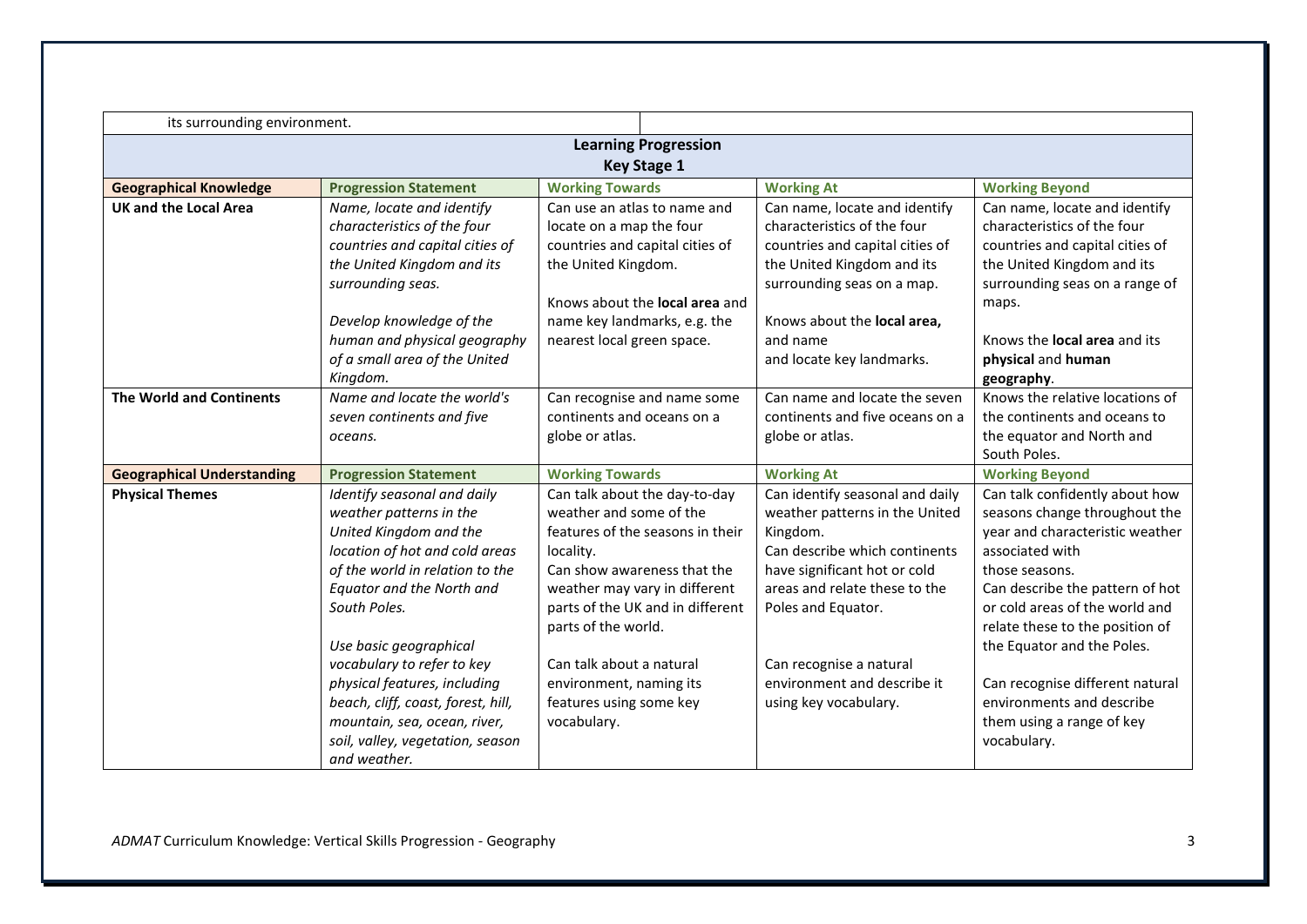| <b>Human Themes</b>                            | Use basic geographical<br>vocabulary to refer to key<br>human features, including city,<br>town, village, factory, farm,<br>house, office, port, harbour and<br>shop.                                                                                                                                                                         | Can talk about a human<br>environment, such as the local<br>area or a UK city, naming some<br>features using some key<br>vocabulary.                                                                                                                                                                                          | Can identify a range of human<br>environments, such as the local<br>area and contrasting<br>settlements, and describe them<br>and some of the activities that<br>occur there using key<br>vocabulary.                                                                              | Can identify different human<br>environments, such<br>as the <b>local area</b> and<br>contrasting settlements such<br>as a village and a<br>city.<br>Can describe environmental<br>features and some activities<br>that occur there using a range<br>of key vocabulary.                                                                                                                |
|------------------------------------------------|-----------------------------------------------------------------------------------------------------------------------------------------------------------------------------------------------------------------------------------------------------------------------------------------------------------------------------------------------|-------------------------------------------------------------------------------------------------------------------------------------------------------------------------------------------------------------------------------------------------------------------------------------------------------------------------------|------------------------------------------------------------------------------------------------------------------------------------------------------------------------------------------------------------------------------------------------------------------------------------|----------------------------------------------------------------------------------------------------------------------------------------------------------------------------------------------------------------------------------------------------------------------------------------------------------------------------------------------------------------------------------------|
| <b>Understanding places and</b><br>connections | Understand geographical<br>similarities and differences<br>through studying the human<br>and physical geography of a<br>small area of the United<br>Kingdom.<br>Understand geographical<br>similarities and differences<br>through studying the human<br>and physical geography of a<br>small area of a contrasting non-<br>European country. | Can make observations about,<br>and describe, the local area<br>and the nearest local green<br>space.<br>Can describe an aspect of the<br>physical and human geography<br>of a distant place.<br>Can show awareness of their<br>locality and identify one or two<br>ways it is different and similar<br>to the distant place. | Can make observations about,<br>and describe, the local area<br>and its physical and human<br>geography.<br>Can describe the physical and<br>human geography of a distant<br>place.<br>Can describe their locality and<br>how it is different and<br>similar to the distant place. | Can make observations about,<br>and describe, the local area<br>and its physical and human<br>geography, and suggest how<br>they are connected.<br>Can confidently describe the<br>physical and human geography<br>of a distant place.<br>Can confidently describe their<br>locality and how it is different<br>and similar to the distant place<br>and suggest why this may be<br>SO. |
| <b>Geographical Skills/Enquiry</b>             | <b>Progression Statement</b>                                                                                                                                                                                                                                                                                                                  | <b>Working Towards</b>                                                                                                                                                                                                                                                                                                        | <b>Working At</b>                                                                                                                                                                                                                                                                  | <b>Working Beyond</b>                                                                                                                                                                                                                                                                                                                                                                  |
| <b>Map and Atlas Work</b>                      | Use world maps, atlases and<br>globes to identify the United<br>Kingdom and its countries, as<br>well as the countries,<br>continents and oceans studied<br>at this key stage.<br>Use simple compass directions                                                                                                                               | Can use a world map, atlas or<br>globe to recognise and name<br>some continents and oceans.<br>Can use a UK wall map or atlas<br>to locate and identify the four<br>countries and capital cities of<br>the United Kingdom.                                                                                                    | Can use a world map, atlas or<br>globe to name and locate the<br>seven continents and five<br>oceans.<br>Can use a UK wall map or atlas<br>to locate and identify the four<br>countries and capital cities of                                                                      | Can use a world map, atlas or<br>globe to locate the continents<br>and oceans relative to the<br>Equator and North and South<br>Poles. Use large scale OS maps.<br>Can use a range of maps and<br>satellite images to locate and                                                                                                                                                       |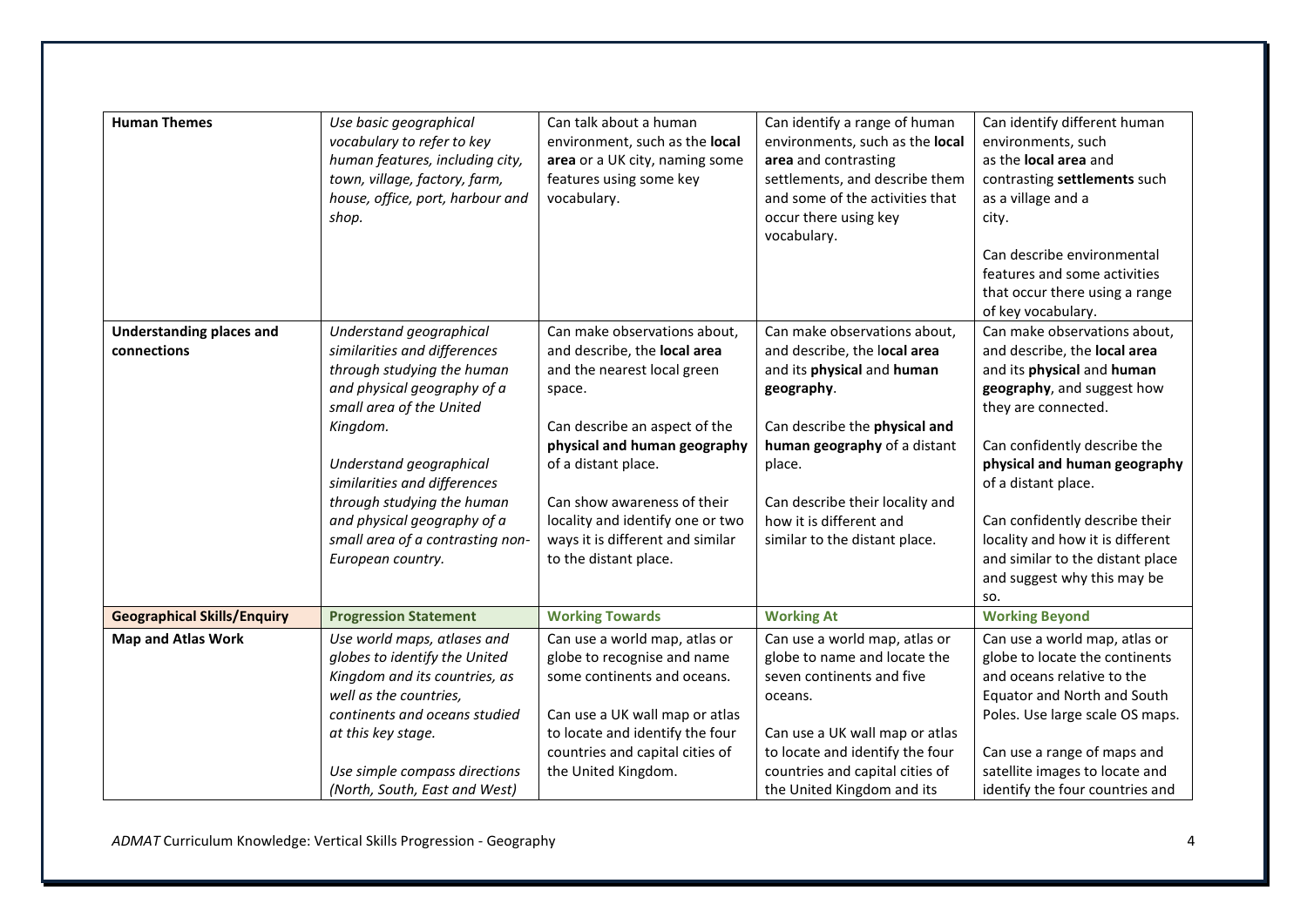|                                    | and locational and directional    | Can locate places on a map of    | surrounding seas.               | capital cities of the            |
|------------------------------------|-----------------------------------|----------------------------------|---------------------------------|----------------------------------|
|                                    | language (e.g. near and far; left | the local area using locational  |                                 | United Kingdom and its           |
|                                    | and right), to describe the       | and directional language.        | Can describe a journey on a     | surrounding seas.                |
|                                    | location of features and routes   |                                  | map of the local area using     |                                  |
|                                    | on a map.                         | Follow simple directions         | simple compass directions and   | Can describe a journey on a      |
|                                    |                                   | (up/down/left/right/             | locational and                  | map of the                       |
|                                    |                                   | forwards/backwards).             | directional language.           | local area locating features and |
|                                    |                                   |                                  |                                 | landmarks seen on the            |
|                                    |                                   | Use own symbols on an            | Follow directions such as       | journey.                         |
|                                    |                                   | imagery map.                     | North/ South/ East/ West.       |                                  |
|                                    |                                   |                                  |                                 | Make a plan view map of a real   |
|                                    |                                   |                                  |                                 |                                  |
|                                    |                                   | Use a simple picture map to      | Draw a map of a real place      | place adding detail features.    |
|                                    |                                   | move around a location.          | adding detail f features.       |                                  |
|                                    |                                   | Use relative vocabulary such as  | Understand the need for a key   |                                  |
|                                    |                                   | bigger/ smaller to describe      | and used agreed symbols         |                                  |
|                                    |                                   | scale/ distance.                 | within their own maps.          |                                  |
|                                    |                                   |                                  |                                 |                                  |
|                                    |                                   |                                  | Follow a route on a map,        |                                  |
|                                    |                                   |                                  | locating features on the route. |                                  |
| <b>Fieldwork and Investigation</b> | Use aerial photographs and        | Can use aerial photos to         | Can use aerial photos to        | Can use aerial photos to         |
|                                    | plan perspectives to recognise    | identify features of a locality. | identify physical and human     | identify a range of physical and |
|                                    | landmarks and basic human         |                                  | features of a locality.         | human features of a locality.    |
|                                    | and physical                      | Can draw a simple map.           |                                 |                                  |
|                                    | features; devise a simple map;    |                                  | Can draw a simple map with a    | Can draw a map with a key of     |
|                                    | and use and construct basic       | Can assist in keeping a weather  | basic key of places showing     | places showing landmarks.        |
|                                    |                                   | chart based on first-hand        | landmarks.                      |                                  |
|                                    | symbols in a key.                 |                                  |                                 |                                  |
|                                    |                                   | observations using picture       |                                 | Can keep a weather chart         |
|                                    | Use simple fieldwork and          | symbols.                         | Can keep a weather chart        | based on first-hand              |
|                                    | observational skills to study the |                                  | based on first-hand             | observations using picture       |
|                                    | geography of their school and     | Can locate some features of the  | observations using picture      | symbols and talk about this      |
|                                    | its grounds and the key human     | school grounds on a base map.    | symbols and present this data.  | data and identify patterns.      |
|                                    |                                   |                                  |                                 |                                  |
|                                    | and physical features of its      |                                  |                                 |                                  |
|                                    | surrounding environment.          | Can ask and respond to           | Can locate features of the      | Can accurately locate features   |
|                                    |                                   | questions.                       | school grounds on a base map.   | of the school grounds on a base  |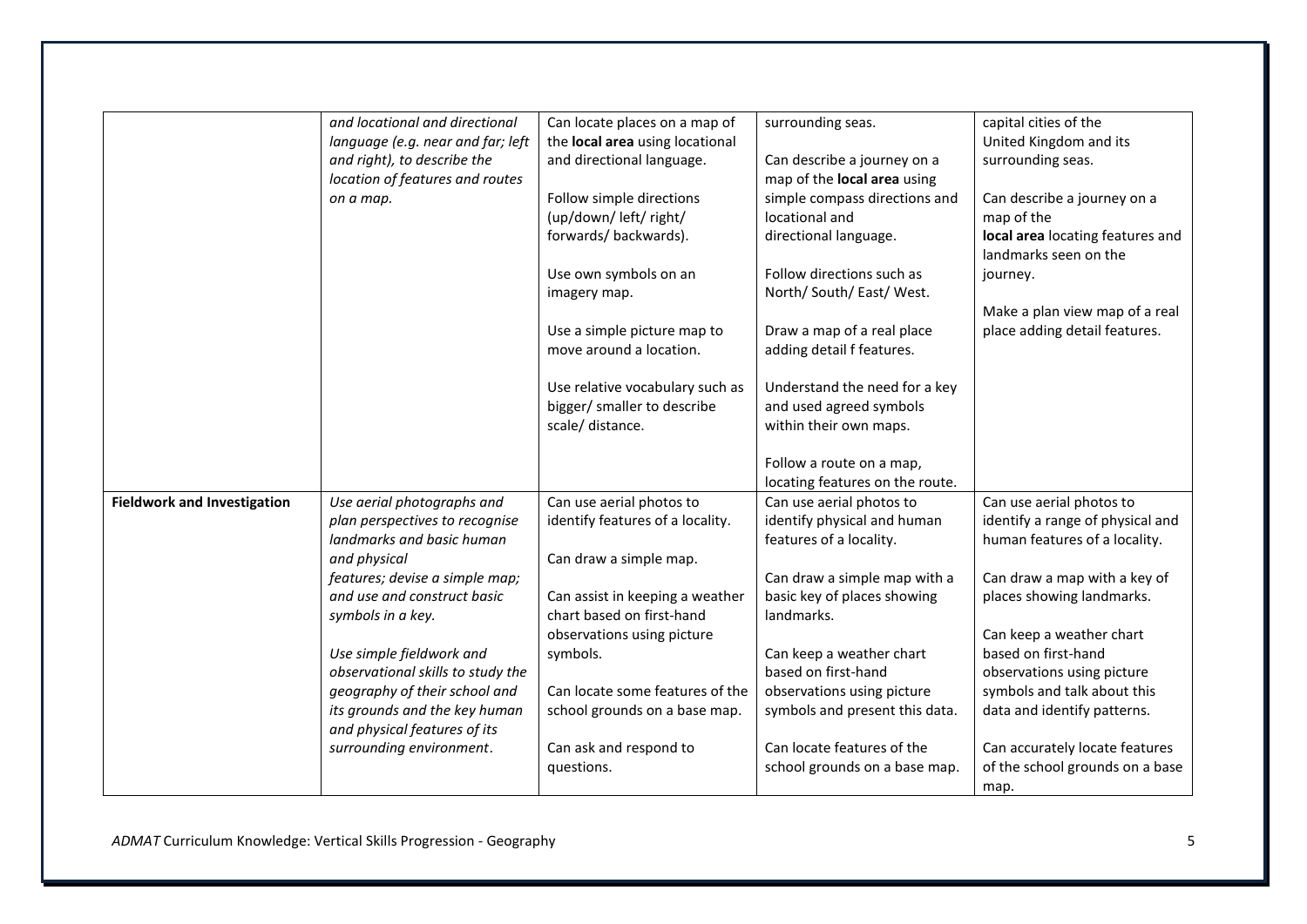|                                                                      | Use information books/<br>pictures as sources of<br>information.<br>in a familiar environment.<br>Use everyday language to<br>describe the size of features.<br>Pupils should extend their knowledge and understanding beyond the local area to include the United Kingdom and Europe, North and South America. This will include<br>the location and characteristics of a range of the world's most significant human and physical features. They should develop their use of geographical knowledge,<br>understanding and skills to enhance their locational and place knowledge. | Draw simple features observed<br><b>Key Stage 2</b><br><b>National Curriculum 2014</b><br><b>Key Stage 2</b> | Ask geographical questions<br>such as Where is it? What's it<br>like?<br>Use information books,<br>pictures, stories, maps and the<br>internet as sources of<br>information to investigate their<br>surroundings.<br>Draw outlines of features<br>observed, adding label to<br>correct features.<br>Use everyday language of non-<br>standard units to measures e.g.<br>hands to measure length. | Make appropriate observations<br>about why things happen.<br>Make simple comparisons<br>between features of different<br>place.<br>Use different technology to<br>record features in the<br>environment. |
|----------------------------------------------------------------------|-------------------------------------------------------------------------------------------------------------------------------------------------------------------------------------------------------------------------------------------------------------------------------------------------------------------------------------------------------------------------------------------------------------------------------------------------------------------------------------------------------------------------------------------------------------------------------------|--------------------------------------------------------------------------------------------------------------|--------------------------------------------------------------------------------------------------------------------------------------------------------------------------------------------------------------------------------------------------------------------------------------------------------------------------------------------------------------------------------------------------|----------------------------------------------------------------------------------------------------------------------------------------------------------------------------------------------------------|
|                                                                      | <b>Learning Intentions</b><br>Pupils should be taught about                                                                                                                                                                                                                                                                                                                                                                                                                                                                                                                         |                                                                                                              | Non-Statutory                                                                                                                                                                                                                                                                                                                                                                                    |                                                                                                                                                                                                          |
| <b>Locational knowledge</b><br>and major cities<br>changed over time | locate the world's countries, using maps to focus on Europe (including the<br>location of Russia) and North and South America, concentrating on their<br>environmental regions, key physical and human characteristics, countries,<br>name and locate counties and cities of the United Kingdom, geographical<br>regions and their identifying human and physical characteristics, key<br>topographical features (including hills, mountains, coasts and rivers), and<br>land-use patterns; and understand how some of these aspects have                                           |                                                                                                              |                                                                                                                                                                                                                                                                                                                                                                                                  |                                                                                                                                                                                                          |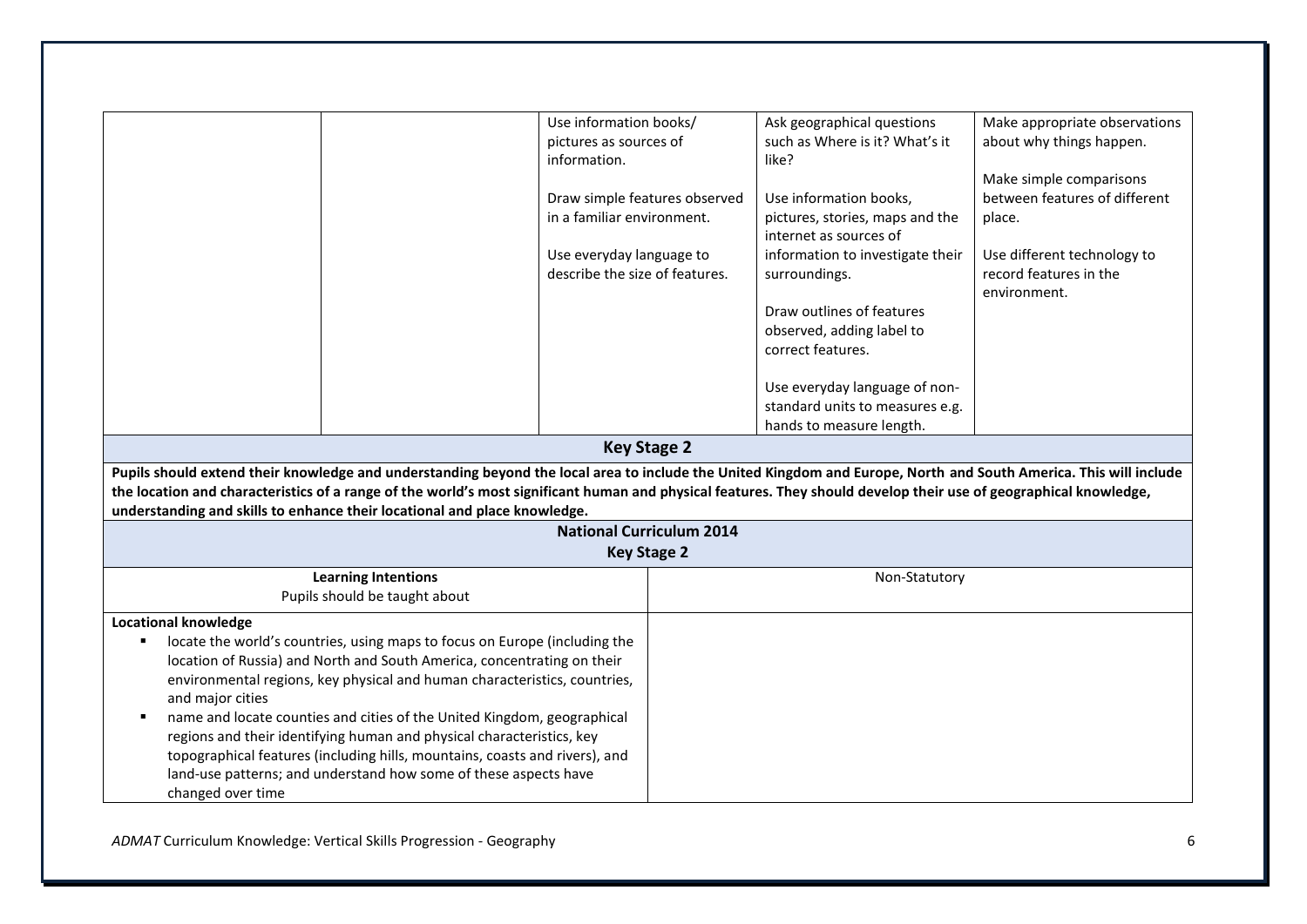|                                            | identify the position and significance of latitude, longitude, Equator,                                                                         |                                |                                  |                                 |                                  |
|--------------------------------------------|-------------------------------------------------------------------------------------------------------------------------------------------------|--------------------------------|----------------------------------|---------------------------------|----------------------------------|
|                                            | Northern Hemisphere, Southern Hemisphere, the Tropics of Cancer and<br>Capricorn, Arctic and Antarctic Circle, the Prime/Greenwich Meridian and |                                |                                  |                                 |                                  |
|                                            |                                                                                                                                                 |                                |                                  |                                 |                                  |
| time zones (including day and night)       |                                                                                                                                                 |                                |                                  |                                 |                                  |
| Place knowledge                            |                                                                                                                                                 |                                |                                  |                                 |                                  |
|                                            | " understand geographical similarities and differences through the study of                                                                     |                                |                                  |                                 |                                  |
|                                            | human and physical geography of a region of the United Kingdom, a                                                                               |                                |                                  |                                 |                                  |
|                                            | region in a European country, and a region within North or South America                                                                        |                                |                                  |                                 |                                  |
| Human and physical geography               |                                                                                                                                                 |                                |                                  |                                 |                                  |
| Describe and understand key aspects of:    |                                                                                                                                                 |                                |                                  |                                 |                                  |
|                                            | physical geography, including climate zones, biomes and vegetation belts,                                                                       |                                |                                  |                                 |                                  |
|                                            | rivers, mountains, volcanoes and earthquakes, and the water cycle                                                                               |                                |                                  |                                 |                                  |
|                                            | human geography, including types of settlement and land use, economic                                                                           |                                |                                  |                                 |                                  |
|                                            | activity including trade links, and the distribution of natural resources                                                                       |                                |                                  |                                 |                                  |
| including energy, food, minerals and water |                                                                                                                                                 |                                |                                  |                                 |                                  |
| <b>Geographical skills and fieldwork</b>   |                                                                                                                                                 |                                |                                  |                                 |                                  |
|                                            | use maps, atlases, globes and digital/computer mapping to locate                                                                                |                                |                                  |                                 |                                  |
| countries and describe features studied    |                                                                                                                                                 |                                |                                  |                                 |                                  |
|                                            | use the eight points of a compass, four and six-figure grid references,                                                                         |                                |                                  |                                 |                                  |
|                                            | symbols and key (including the use of Ordnance Survey maps) to build                                                                            |                                |                                  |                                 |                                  |
|                                            | their knowledge of the United Kingdom and the wider world                                                                                       |                                |                                  |                                 |                                  |
|                                            | use fieldwork to observe, measure, record and present the human and                                                                             |                                |                                  |                                 |                                  |
|                                            | physical features in the local area using a range of methods, including                                                                         |                                |                                  |                                 |                                  |
|                                            | sketch maps, plans and graphs, and digital technologies.                                                                                        |                                |                                  |                                 |                                  |
|                                            |                                                                                                                                                 |                                | <b>Learning Progression</b>      |                                 |                                  |
|                                            |                                                                                                                                                 |                                | Lower Key Stage 2                |                                 |                                  |
| <b>Geographical Knowledge</b>              | <b>Progression Statement</b>                                                                                                                    | <b>Working Towards</b>         |                                  | <b>Working At</b>               | <b>Working Beyond</b>            |
| The UK and Local Area                      | Name and locate counties,                                                                                                                       | Can describe where the UK is   |                                  | Can describe where the UK is    | Can describe where the UK is     |
|                                            | cities and geographical regions                                                                                                                 | located, and name and locate   |                                  | located, and name and locate    | located, and name and locate a   |
|                                            | of the United Kingdom and                                                                                                                       | its four countries and some    |                                  | some major urban areas; locate  | range of cities and counties;    |
| recognise their identifying                |                                                                                                                                                 |                                | counties; locate where they live | where they live in the UK using | locate where they live in the UK |
|                                            | human and physical                                                                                                                              | in the UK.                     |                                  | locational terminology (north,  | using locational terminology     |
|                                            | characteristics.                                                                                                                                |                                |                                  | south, east, west) and the      | (north, south, east, west).      |
|                                            |                                                                                                                                                 | Can relate continent, country, |                                  | names of nearby counties.       |                                  |
|                                            |                                                                                                                                                 | county, city/where you live.   |                                  |                                 | Can locate and describe several  |
|                                            |                                                                                                                                                 |                                |                                  | Can locate and describe some    | contrasting physical             |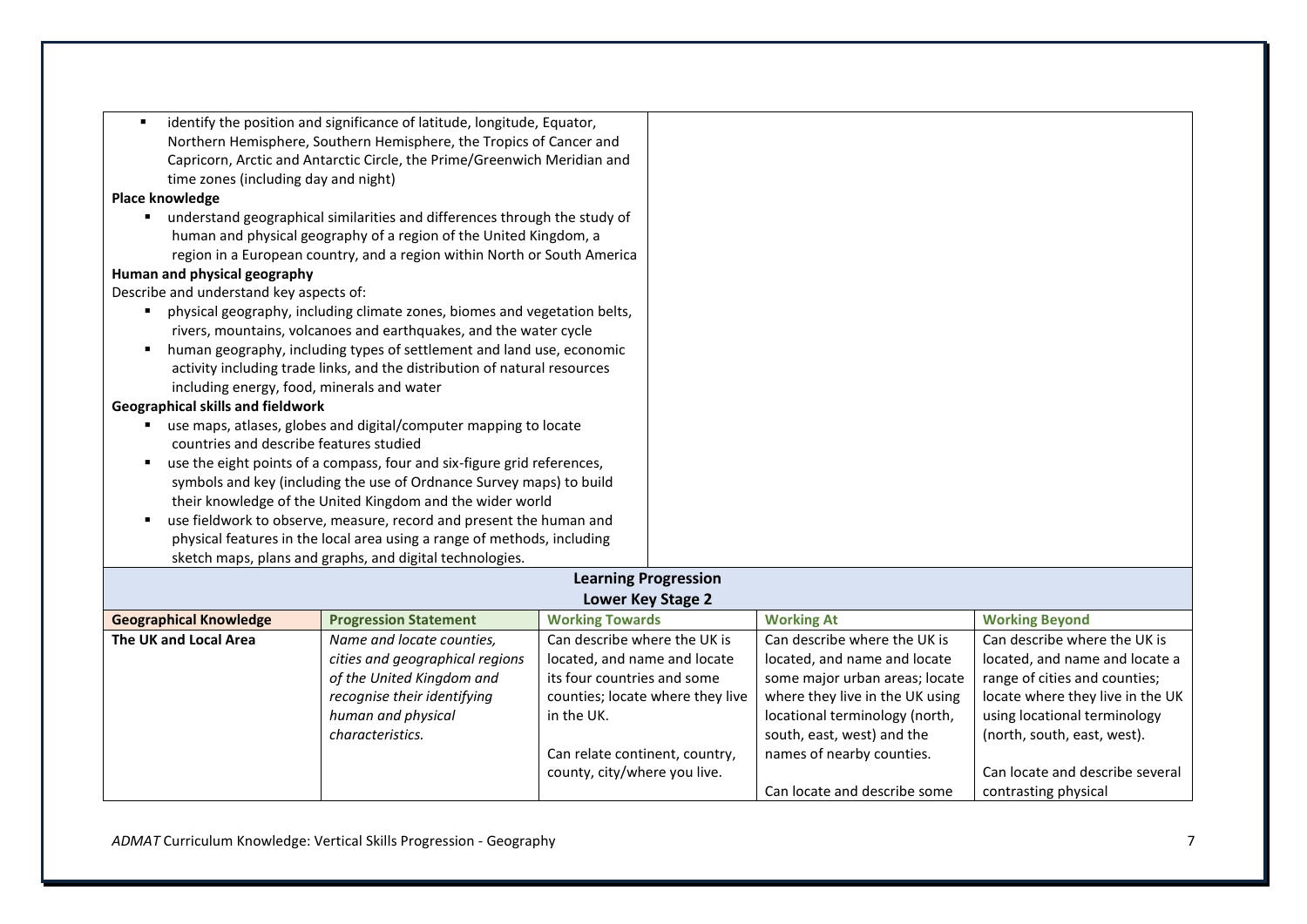|                                   |                                                                                                                                                                                                                                                                                        | Can locate the UK's major<br>urban areas; locate some<br>physical environments in the<br>UK.                                                                                                                                             | human and physical<br>characteristics of the UK.                                                                                                                                                       | environments.                                                                                                                                                                                                                                                                                                   |
|-----------------------------------|----------------------------------------------------------------------------------------------------------------------------------------------------------------------------------------------------------------------------------------------------------------------------------------|------------------------------------------------------------------------------------------------------------------------------------------------------------------------------------------------------------------------------------------|--------------------------------------------------------------------------------------------------------------------------------------------------------------------------------------------------------|-----------------------------------------------------------------------------------------------------------------------------------------------------------------------------------------------------------------------------------------------------------------------------------------------------------------|
| <b>The World and Continents</b>   | Locate the world's countries,<br>focusing on Europe and<br>North and South America.                                                                                                                                                                                                    | Can locate countries in Europe<br>and North and South America<br>on a map or atlas.<br>Can describe some European<br>and North and South American<br>cities using an atlas.                                                              | Can locate some countries in<br>Europe and North and South<br>America on a map or atlas.<br>Can relate continent, country,<br>state, city. Identify states in<br>North America using a map.            | Can locate most countries in<br>Europe and North and South<br>America using an atlas.<br>Can identify states in the USA<br>using a map. Explain and<br>illustrate, with examples,                                                                                                                               |
|                                   | Identify the position and<br>significance of latitude,<br>longitude, Equator, Northern<br>Hemisphere, Southern<br>Hemisphere, the Tropics of<br>Cancer and Capricorn, Arctic<br>and Antarctic Circles, the<br>Prime/Greenwich Meridian and<br>time zones (including day and<br>night). | Can use a globe and map to<br>identify the position of the<br>Poles, the Equator, Northern<br>Hemisphere and Southern<br>Hemisphere; they can locate<br>the Tropics of Cancer and<br>Capricorn, and the Arctic and<br>Antarctic Circles. | Can identify the position of the<br>Prime/Greenwich Meridian and<br>understand the significance of<br>latitude and longitude.                                                                          | continent, country, state, city.<br>Can identify the position of the<br>Equator, Northern Hemisphere<br>and Southern Hemisphere and<br>understand the significance of<br>the Tropics of Cancer and<br>Capricorn, Arctic and Antarctic<br>Circles, the Prime/Greenwich<br>Meridian (including day and<br>night). |
| <b>Geographical Understanding</b> | <b>Progression Statement</b>                                                                                                                                                                                                                                                           | <b>Working Towards</b>                                                                                                                                                                                                                   | <b>Working At</b>                                                                                                                                                                                      | <b>Working Beyond</b>                                                                                                                                                                                                                                                                                           |
| <b>Physical Themes</b>            | Describe and understand key<br>aspects of physical geography<br>including climate zones, biomes<br>and vegetation belts.<br>Describe and understand key<br>aspects of physical<br>geography including                                                                                  | Can describe the pattern of hot<br>or cold areas of the world and<br>relate this to the position of the<br>Equator and the Poles.<br>Can recognise different natural<br>features such as a mountain<br>and river and describe them       | Can indicate tropical,<br>temperate and polar climate<br>zones on a globe or map and<br>describe the characteristics of<br>these zones using appropriate<br>vocabulary.<br>Can use simple geographical | Can indicate tropical,<br>temperate and polar climate<br>zones on a globe or map and<br>describe the characteristics of<br>these zones using appropriate<br>vocabulary.<br>Can understand the                                                                                                                   |
|                                   | earthquakes and volcanoes,<br>rivers, mountains and the<br>water cycle                                                                                                                                                                                                                 | using a range of key<br>vocabulary.<br>Can describe the water cycle<br>using simple vocabulary, and                                                                                                                                      | vocabulary to describe<br>significant physical features<br>and talk about how they<br>change.                                                                                                          | relationship between climate<br>and vegetation.<br>Can describe several physical<br>features and describe how they                                                                                                                                                                                              |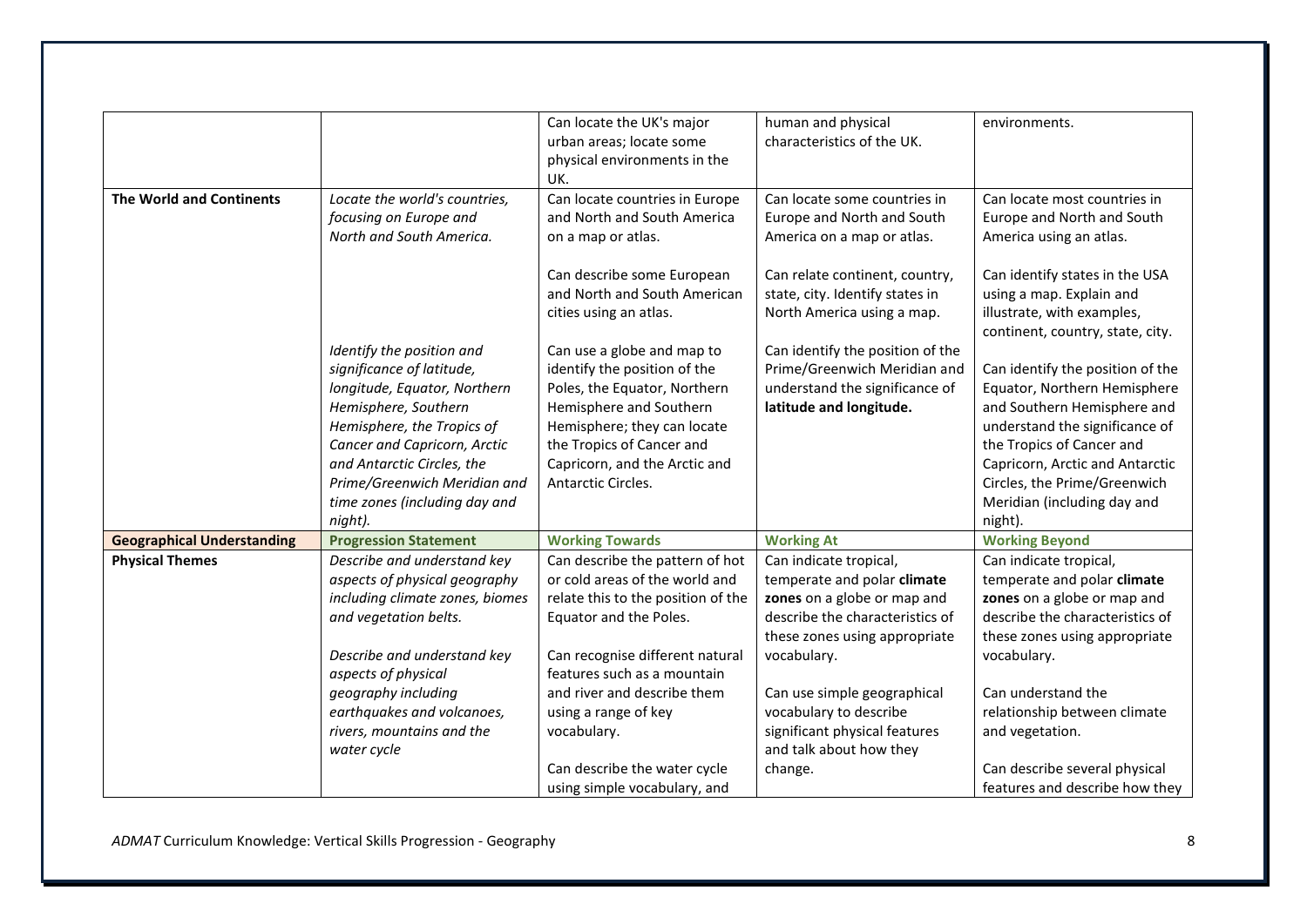|                                 |                               | name some of the processes        | Can describe a river and         | change.                           |
|---------------------------------|-------------------------------|-----------------------------------|----------------------------------|-----------------------------------|
|                                 |                               | associated with rivers and        | mountain environment in the      |                                   |
|                                 |                               | mountains.                        | UK, using appropriate            | Can describe and name the key     |
|                                 |                               |                                   | geographical vocabulary.         | landscape features of river and   |
|                                 |                               |                                   |                                  | mountain environments in the      |
|                                 |                               |                                   | Can describe the water cycle in  | UK.                               |
|                                 |                               |                                   | sequence, using appropriate      |                                   |
|                                 |                               |                                   | vocabulary, and name some of     | Can explain the water cycle in    |
|                                 |                               |                                   | the processes associated with    | appropriate geographical          |
|                                 |                               |                                   | rivers and mountains.            | language.                         |
|                                 |                               |                                   |                                  |                                   |
|                                 |                               |                                   |                                  | Can describe some of the          |
|                                 |                               |                                   |                                  | processes associated with         |
|                                 |                               |                                   |                                  | rivers and mountains.             |
| <b>Human Themes</b>             | Describe and understand key   | Can identify and sequence         | Can identify and sequence a      | Can describe the distinctive      |
|                                 | aspects of human geography,   | different human environments,     | range of settlement sizes from   | characteristics of settlements    |
|                                 | including types of settlement | such as the <b>local area</b> and | a village to a city.             | with different functions and of   |
|                                 | and land use.                 | contrasting settlements such      |                                  | different sizes, e.g. coastal     |
|                                 |                               | as a village and a city.          | Can describe the characteristics | towns.                            |
|                                 |                               |                                   | of settlements with different    |                                   |
|                                 |                               | Can recognise features and        | functions, e.g. coastal towns.   | Can describe the mainland uses    |
|                                 |                               | some activities that occur in     |                                  | within urban areas and the        |
|                                 |                               | different settlements using a     | Can use appropriate vocabulary   | activities that take place there. |
|                                 |                               | range of key vocabulary.          | to describe the mainland uses    |                                   |
|                                 |                               |                                   | within urban areas and identify  | Can describe the key              |
|                                 |                               | Can recognise the mainland        | the key characteristics of rural | characteristics of rural areas.   |
|                                 |                               | uses within urban areas and       | areas.                           |                                   |
|                                 |                               | the key characteristics of rural  |                                  |                                   |
|                                 |                               | areas.                            |                                  |                                   |
| <b>Understanding Places and</b> | Understand geographical       | Can understand the basic          | Can understand the physical      | Can have a good understanding     |
| <b>Connections</b>              | similarities and differences  | physical and human geography      | and human geography of the       | of the physical and human         |
|                                 | through the study of human    | of the UK and its contrasting     | UK and its contrasting human     | geography of the UK and its       |
|                                 | and physical geography of a   | human and physical                | and physical environments.       | contrasting human and             |
|                                 | region of the United Kingdom. | environments.                     |                                  | physical environments.            |
|                                 |                               |                                   | Can explain why some regions     |                                   |
|                                 |                               | Can recognise that some           | are different from others.       | Can explain why some regions      |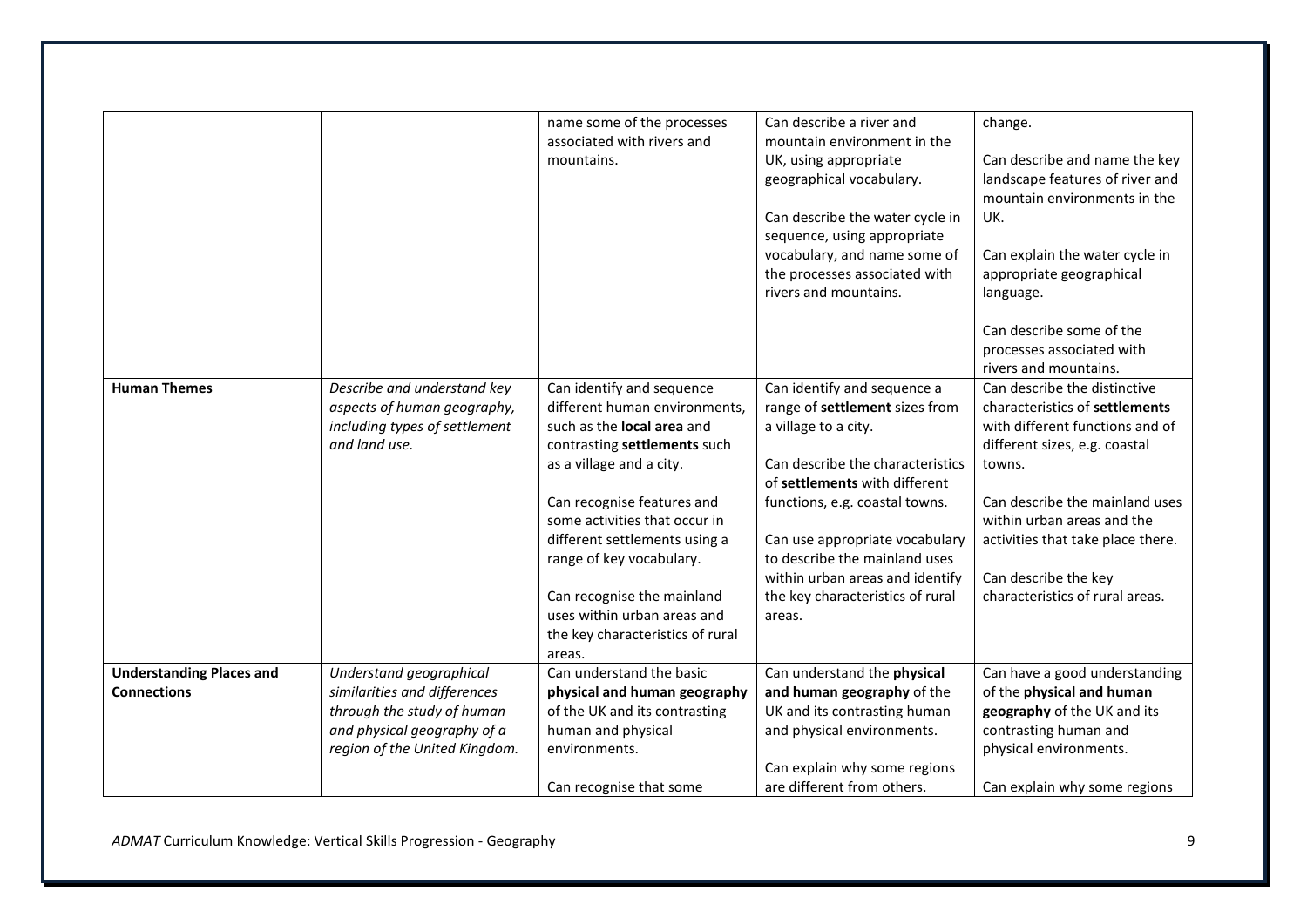|                                    |                                                             | regions are different from      |                                  | are different from others and    |
|------------------------------------|-------------------------------------------------------------|---------------------------------|----------------------------------|----------------------------------|
|                                    |                                                             | others.                         | Can describe and compare         | give reasons why some are        |
|                                    | Understand geographical                                     |                                 | similarities and differences     | similar.                         |
|                                    | similarities and differences                                | Can recognise that there are    | between some regions in          |                                  |
|                                    | through the study of human                                  | physical and human differences  | Europe and North or South        | Can offer explanations for the   |
|                                    |                                                             | within countries and            |                                  | similarities and differences     |
|                                    | and physical geography of a<br>region in a European country | continents.                     | America.                         | between some regions in          |
|                                    | and a region within North or                                |                                 | Can understand how the           |                                  |
|                                    | South                                                       | Can show awareness of the       |                                  | Europe and North or South        |
|                                    | America.                                                    |                                 | human and physical               | America.                         |
|                                    |                                                             | physical and human              | characteristics of one region in |                                  |
|                                    |                                                             | characteristics of a European   | Europe and North or South        | Can describe and compare the     |
|                                    |                                                             | region and a region in North or | America are connected and        | physical and human               |
|                                    |                                                             | South America.                  | make it special.                 | characteristics of some regions  |
|                                    |                                                             |                                 |                                  | in North or South America.       |
|                                    |                                                             |                                 |                                  | Can understand how the           |
|                                    |                                                             |                                 |                                  | human and physical               |
|                                    |                                                             |                                 |                                  | characteristics are connected    |
|                                    | Establish an understanding of                               | Can describe how some           | Can understand how physical      | for more than one region in      |
|                                    | the interaction between                                     | physical processes can cause    | processes can cause hazards to   | Europe and North or South        |
|                                    | physical and human processes.                               | hazards to people.              | people.                          | America.                         |
|                                    |                                                             |                                 |                                  |                                  |
|                                    |                                                             | Can recognise that there are    | Can describe some advantages     | Can offer reasons why physical   |
|                                    |                                                             | advantages and disadvantages    | and disadvantages of living in   | processes can cause hazards to   |
|                                    |                                                             | of living in certain            | hazard-prone areas.              | people.                          |
|                                    |                                                             | environments.                   |                                  |                                  |
|                                    |                                                             |                                 |                                  | Can offer explanations for the   |
|                                    |                                                             |                                 |                                  | advantages and disadvantages     |
|                                    |                                                             |                                 |                                  | of living in hazard-prone areas. |
| <b>Geographical Skills/Enquiry</b> | <b>Progression Statement</b>                                | <b>Working Towards</b>          | <b>Working At</b>                | <b>Working Beyond</b>            |
| <b>Map and Atlas Work</b>          | Use maps, atlases, globes and                               | Can use a map to identify       | Can use a map or atlas to        | Can use an atlas to locate many  |
|                                    | digital/computer mapping to                                 | countries in Europe and/or      | locate some countries and        | countries, cities and key        |
|                                    | locate countries and describe                               | North and South America.        | cities in Europe or North and    | features in Europe or North      |
|                                    | features studied.                                           |                                 | South America.                   | and South America.               |
|                                    |                                                             | Can use an atlas to describe    |                                  |                                  |
|                                    |                                                             | where the UK is located, and    | Can use a map to locate some     | Can use a map to locate the      |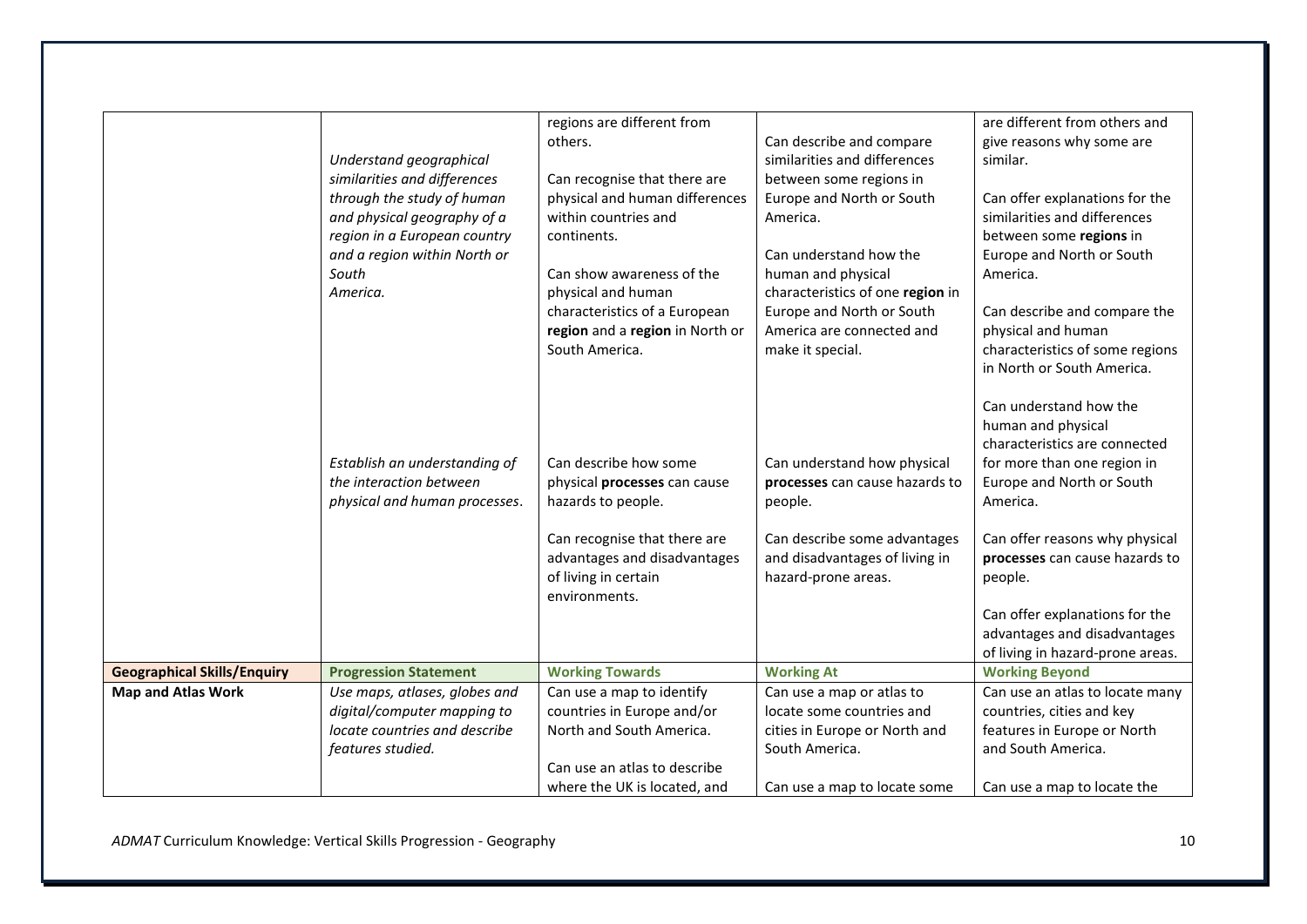|                                    |                                | name and locate its four        | states of the USA.                                            | states of the USA.                        |
|------------------------------------|--------------------------------|---------------------------------|---------------------------------------------------------------|-------------------------------------------|
|                                    |                                | countries and some counties     |                                                               |                                           |
|                                    |                                | and locate where they live in   | Can use an atlas to locate the                                | Can use an atlas to name and              |
|                                    |                                | the UK.                         | UK and locate some major                                      | locate a range of cities and              |
|                                    |                                |                                 | urban areas and locate where                                  | counties in the UK.                       |
|                                    |                                | Can use an atlas to locate      | they live in the UK.                                          |                                           |
|                                    | Use symbols and key (including | where they live in the UK and   |                                                               | Knows that six-figure grid                |
|                                    | the use of Ordnance Survey     | the UK's major urban areas.     | Can use four-figure grid                                      | references can help you find a            |
|                                    | maps) to build their knowledge |                                 | references.                                                   | place more accurately than                |
|                                    | of the United Kingdom and the  | Can use a simple letter and     |                                                               | four-figure grid references.              |
|                                    | wider world.                   | number grid.                    | Can give direction instructions                               |                                           |
|                                    |                                |                                 | up to eight compass points.                                   | Can use the scale bar or 1 km             |
|                                    |                                | Can give direction instructions |                                                               | grid to estimate distance.                |
|                                    |                                | up to four compass points.      | Can adeptly use large-scale                                   |                                           |
|                                    |                                |                                 | maps outside.                                                 | Can recognise patterns on                 |
|                                    |                                | Can use large-scale maps        |                                                               | maps and begin to explain what            |
|                                    |                                | outside.                        | Make a map of a short route in                                | they show.                                |
|                                    |                                |                                 | a simple scale drawing. Use                                   |                                           |
|                                    |                                | Make a map of a short route in  | standard keys in a map. View.                                 | Use the letter/ numbers co-               |
|                                    |                                | a simple scale drawing. Use     |                                                               | ordinates to locate features on           |
|                                    |                                | standard keys in a map.         | Draw a sketch map from a high                                 | a map confidently.                        |
|                                    |                                |                                 | view.                                                         |                                           |
|                                    |                                |                                 |                                                               | Recognise symbols on an OS                |
|                                    |                                |                                 | Begin to identify points on                                   | map.                                      |
|                                    |                                |                                 |                                                               |                                           |
|                                    |                                |                                 | maps.                                                         | Follow a route on a large-scale           |
|                                    |                                |                                 |                                                               |                                           |
|                                    |                                |                                 | Begin to identify features on<br>aerial/ oblique photographs. | map.                                      |
|                                    |                                |                                 |                                                               |                                           |
|                                    |                                |                                 |                                                               | Use large and medium scale OS             |
|                                    |                                |                                 |                                                               | maps and maps sites on the                |
|                                    | Use a range of methods         |                                 | Can make a map of a short                                     | internet.<br>Can make a detailed map of a |
| <b>Fieldwork and Investigation</b> | including sketch maps, plans   | Can make a simple sketch map.   | route with features in the                                    | short route with features in the          |
|                                    |                                |                                 |                                                               |                                           |
|                                    | and graphs, and digital        | Can present information         | correct order and in the correct                              | correct order and in the correct          |
|                                    | technologies.                  | gathered in fieldwork using a   | places.                                                       | places.                                   |
|                                    |                                | simple graph.                   |                                                               |                                           |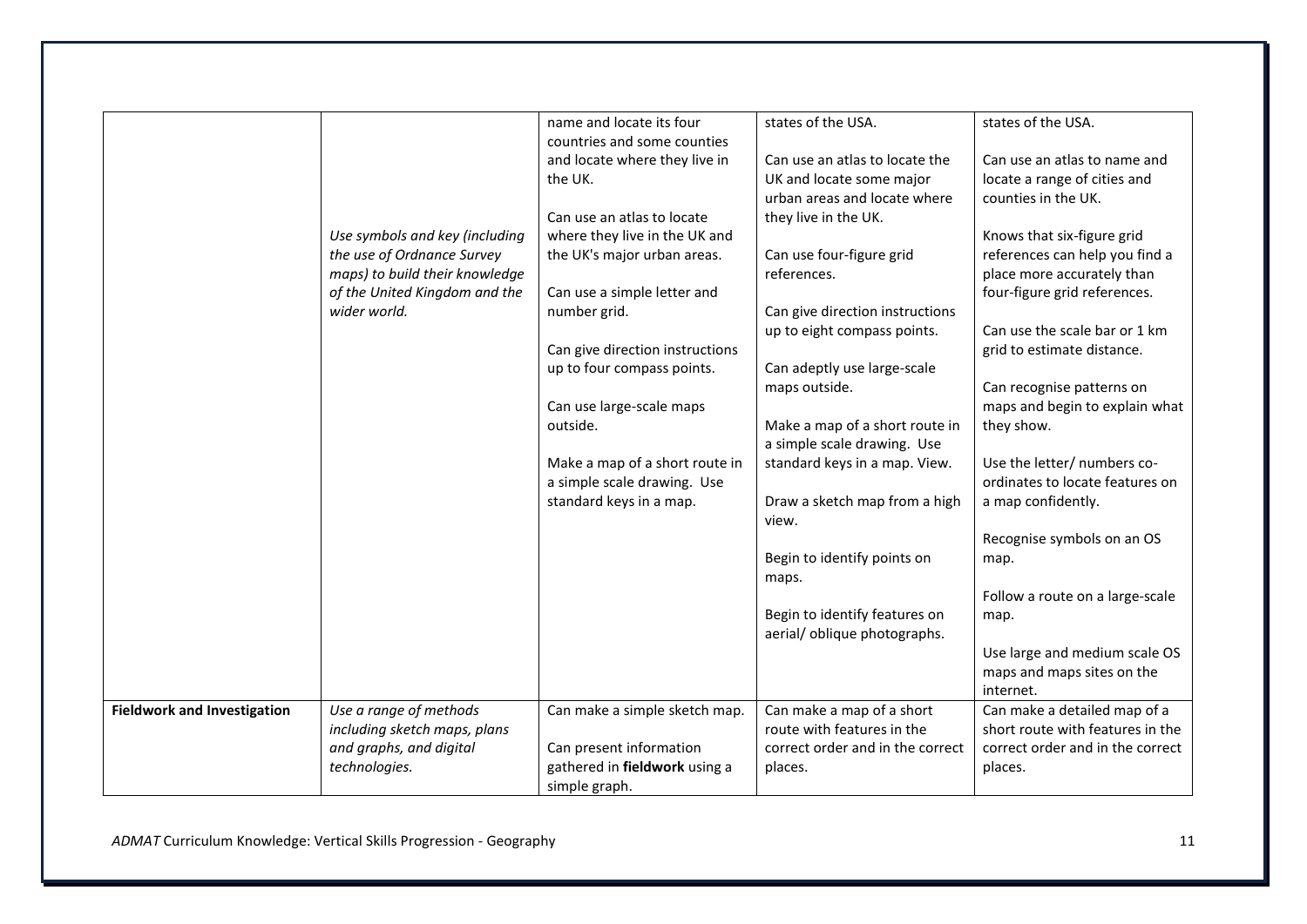|                             | Can use digital maps to identify | Can make a simple scale plan of  | Can make a scale plan of a      |
|-----------------------------|----------------------------------|----------------------------------|---------------------------------|
|                             | familiar places.                 | a room.                          | room with objects in the room.  |
|                             |                                  |                                  |                                 |
|                             | Draw a sketch of a simple        | Can present information          | Can present information         |
|                             | feature from observation,        | gathered in fieldwork using      | gathered in fieldwork using a   |
|                             | adding descriptive labels.       | simple graphs.                   | range of graphs.                |
|                             |                                  |                                  |                                 |
|                             | Identify features to record with | Can use the zoom function of a   | Can use the zoom function to    |
|                             | technology for investigations    | digital map to locate places.    | explore places at different     |
|                             | and say what is found out.       |                                  | scales and add annotations      |
|                             |                                  | Identify key features of a view; |                                 |
|                             |                                  | annotate the sketch with         | Suggest how technology can      |
|                             |                                  | explanation labels adding        | provide useful evidence for the |
|                             |                                  | location and direction to        | investigation. Suggest what to  |
|                             |                                  | sketch.                          | record for their observation    |
|                             |                                  |                                  | and describe and suggest        |
|                             |                                  | Use technology to provide        | explanations for what is seen.  |
|                             |                                  | evidence for investigations and  |                                 |
|                             |                                  | describe what is seen.           |                                 |
|                             |                                  | Locate a photo on a map and      |                                 |
|                             |                                  | annotate the photo.              |                                 |
| Use fieldwork to observe,   | Can carry out fieldwork, with    |                                  |                                 |
| measure, record and present | others, in the local area using  | Can carry out fieldwork, with    | Can plan a fieldwork            |
| the human and physical      | appropriate techniques           | others, in the local area        | investigation in the local area |
| features in the local area. | suggested.                       | selecting appropriate            | selecting appropriate           |
|                             |                                  | techniques suggested.            | techniques.                     |
|                             | Ask and initiate geographical    |                                  |                                 |
|                             | questions.                       | Ask and respond to questions     | Use a range of sources of       |
|                             |                                  | offering their own ideas.        | information such as satellite   |
|                             | Use sources of information to    |                                  | images, aerial photographs to   |
|                             | investigate places at more than  | Collect and record evidence      | investigate places at more than |
|                             | one scale.                       | from fieldwork.                  | one scale.                      |
|                             |                                  |                                  |                                 |
|                             |                                  | Analyse evidence and draw        | Use measurement instruments,    |
|                             |                                  | conclusions e.g. make            | recording data for different    |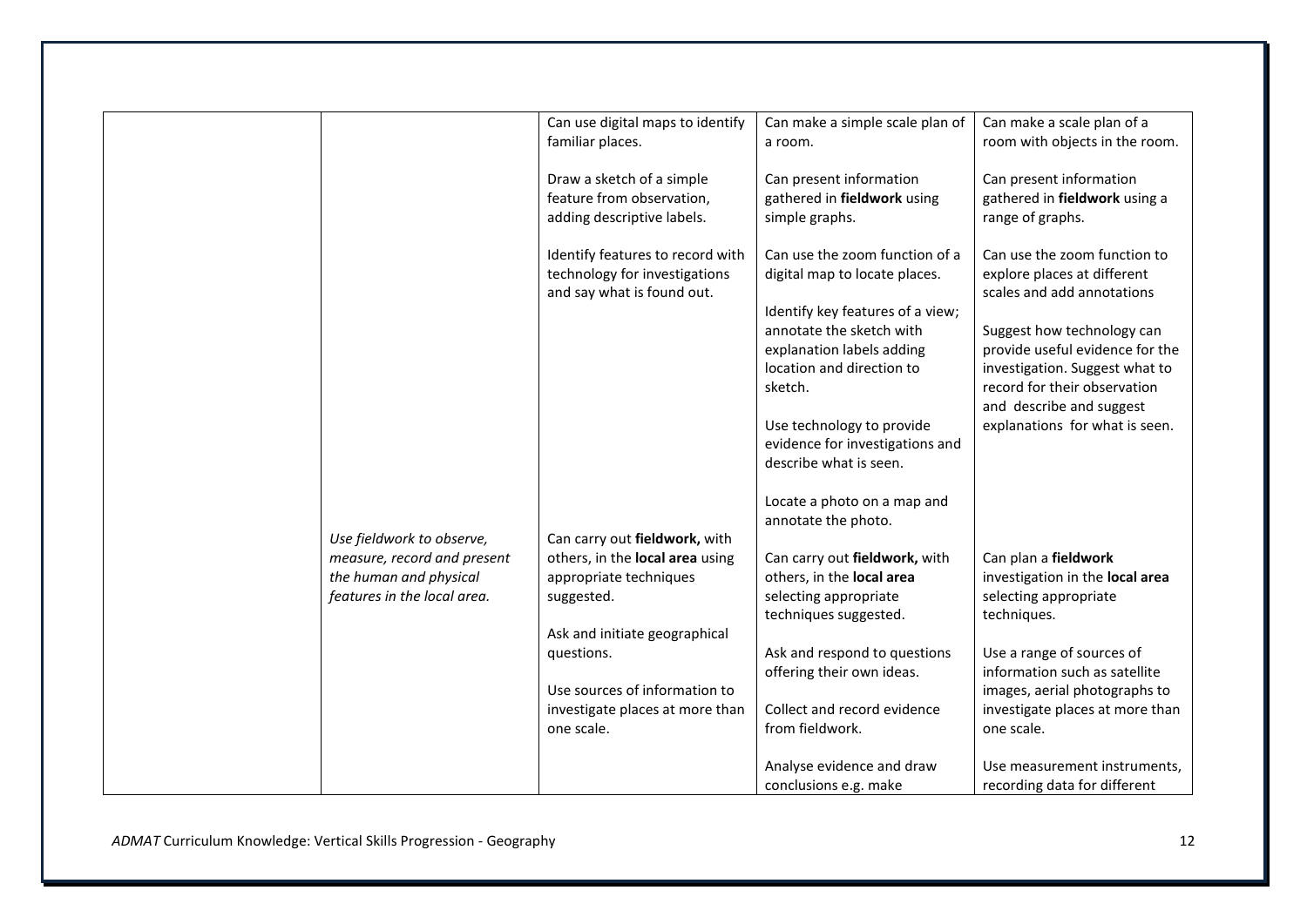|                                 |                                  |                                 | comparison between two           | types at the same time and        |
|---------------------------------|----------------------------------|---------------------------------|----------------------------------|-----------------------------------|
|                                 |                                  |                                 | locations such as temperatures   | organise results into a spread    |
|                                 |                                  |                                 | in different locations.          | sheet.                            |
|                                 |                                  |                                 |                                  |                                   |
|                                 |                                  |                                 | Use every day associated         |                                   |
|                                 |                                  |                                 | standard and non-standard        |                                   |
|                                 |                                  |                                 | units and begin to organise      |                                   |
|                                 |                                  |                                 | recordings.                      |                                   |
|                                 |                                  | <b>Learning Progression</b>     |                                  |                                   |
|                                 |                                  | <b>Upper Key Stage 2</b>        |                                  |                                   |
| <b>Geographical Knowledge</b>   | <b>Progression Statement</b>     | <b>Working Towards</b>          | <b>Working At</b>                | <b>Working Beyond</b>             |
| <b>UK and the Local Area</b>    | Identify the geographical        | Can locate and describe some    | Can locate and describe several  | Can locate and describe a range   |
|                                 | regions and key topographical    | physical environments in the    | physical environments in the     | of contrasting physical           |
|                                 | features of the United Kingdom   | UK, e.g. coastal environments,  | UK, e.g. coastal and mountain    | environments in the UK, e.g.      |
|                                 | (including hills, mountains,     | the UK's significant rivers and | environments, and how they       | coastal, river, hill and mountain |
|                                 | coasts and rivers), and land-use | mountains.                      | change.                          | environments, and how they        |
|                                 | patterns; and understand how     |                                 |                                  | change.                           |
|                                 | some of these aspects have       | Can locate the UK's regions and | Can locate the UK's major        |                                   |
|                                 | changed over time.               | major cities.                   | urban areas, knowing some of     | Locate, with accuracy, the UK's   |
|                                 |                                  |                                 | their distinct characteristics   | major urban areas, knowing        |
|                                 |                                  |                                 | and how some of these have       | their distinct characteristics    |
|                                 |                                  |                                 | changed over time.               | and how they have changed         |
|                                 |                                  |                                 |                                  | over time.                        |
|                                 |                                  |                                 | Can recognise broad land-use     |                                   |
|                                 |                                  |                                 | patterns of the UK.              | Can identify broad land-use       |
|                                 |                                  |                                 |                                  | patterns of the UK.               |
| <b>The World and Continents</b> | Locate the world's countries,    | Can locate some major cities    | Can locate cities, countries and | Can locate places and regions     |
|                                 | using maps to focus on Europe    | and countries of Europe and     | regions of Europe and North      | of Europe and North and South     |
|                                 | (including the location of       | North and South America on      | and South America on physical    | America and can identify the      |
|                                 | Russia) and North and            | physical and political maps.    | and political maps.              | distinct characteristics of some  |
|                                 | South America, concentrating     |                                 |                                  | regions.                          |
|                                 | on their environmental regions,  | Can describe some key physical  | Can describe key physical and    |                                   |
|                                 | key physical and human           | and human characteristics of    | human characteristics and        | Can describe, compare and         |
|                                 | characteristics, countries and   | Europe and North and South      | environmental regions of         | contrast key physical and         |
|                                 | major cities.                    | America.                        | Europe and North and South       | human characteristics, and        |
|                                 |                                  |                                 | America.                         | environmental regions of          |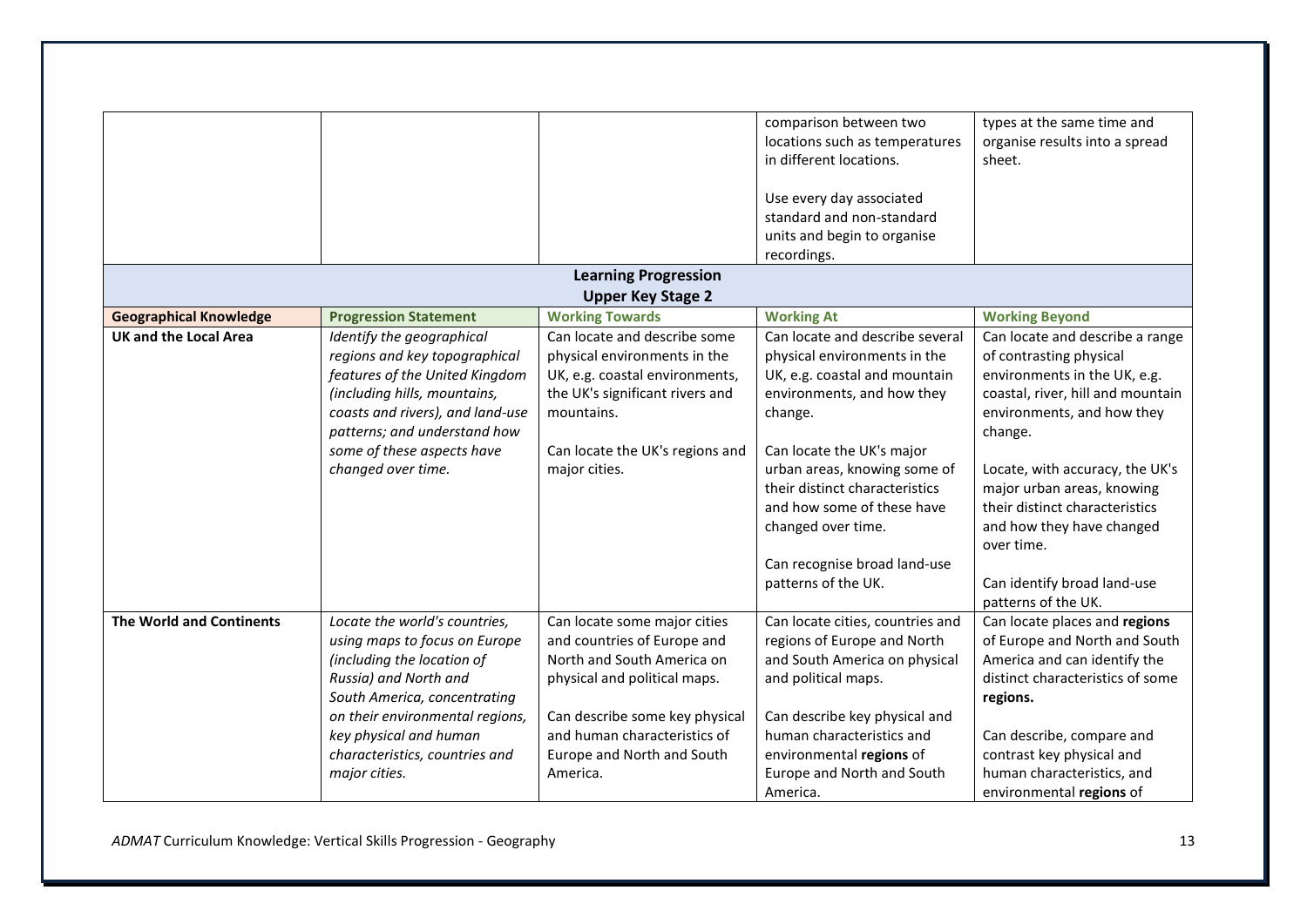|                                   | Identify the position and<br>significance of latitude,<br>longitude, Equator, Northern<br>Hemisphere, Southern<br>Hemisphere, the Tropics of<br>Cancer and Capricorn, Arctic<br>and Antarctic Circles, the<br>Prime/Greenwich Meridian and<br>time zones (including day and<br>night). | Can locate places studied in<br>relation to the Equator, Tropics<br>of Cancer and Capricorn, and<br>their latitude and longitude.                                                                                                                                                                        | Can locate places studied in<br>relation to the Equator, the<br><b>Tropics of Cancer and</b><br>Capricorn, latitude and<br>longitude, and relate this to<br>their time zone, climate,<br>seasons and vegetation.                                                                                           | Europe and North and South<br>America.<br>Can locate places studied in<br>relation to the Equator,<br>latitude and longitude, and<br>relate this to their time zone,<br>climate, seasons and<br>vegetation.                                                                                                                               |
|-----------------------------------|----------------------------------------------------------------------------------------------------------------------------------------------------------------------------------------------------------------------------------------------------------------------------------------|----------------------------------------------------------------------------------------------------------------------------------------------------------------------------------------------------------------------------------------------------------------------------------------------------------|------------------------------------------------------------------------------------------------------------------------------------------------------------------------------------------------------------------------------------------------------------------------------------------------------------|-------------------------------------------------------------------------------------------------------------------------------------------------------------------------------------------------------------------------------------------------------------------------------------------------------------------------------------------|
| <b>Geographical Understanding</b> | <b>Progression Statement</b>                                                                                                                                                                                                                                                           | <b>Working Towards</b>                                                                                                                                                                                                                                                                                   | <b>Working At</b>                                                                                                                                                                                                                                                                                          | <b>Working Beyond</b>                                                                                                                                                                                                                                                                                                                     |
| <b>Physical Themes</b>            | Describe and understand key<br>aspects of physical geography,<br>including climate zones, biomes<br>and vegetation belts.                                                                                                                                                              | Can understand that climate<br>and vegetation are connected<br>in an example of a biome, e.g.<br>the tropical rainforest.<br>Can understand that animals<br>and plants are adapted to the<br>climate.<br>Can understand our food is<br>grown in many different<br>countries because of their<br>climate. | Can understand how climate<br>and vegetation are connected<br>in biomes, e.g. the tropical<br>rainforest and the desert.<br>Can describe what the climate<br>of a region is like and how<br>plants and animals are adapted<br>to it.<br>Can understand how food<br>production is influenced by<br>climate. | Can understand how climate<br>and vegetation are connected<br>in a range of <b>biomes</b> , e.g. the<br>tropical rainforest, a hot<br>desert, the Arctic.<br>Can explain climate patterns of<br>a region, and describe the<br>characteristics of a biome,<br>what its climate is like and how<br>plants and animals are adapted<br>to it. |
|                                   | Describe and understand key<br>aspects of physical geography,<br>including rivers, mountains,<br>volcanoes and earthquakes,<br>and the water cycle.                                                                                                                                    | Can describe some key physical<br>processes and the resulting<br>landscape features, e.g.<br>understand the characteristics<br>of a mountain region and how<br>it was formed.                                                                                                                            | Can describe and understand a<br>range of key physical processes<br>and the resulting landscape<br>features.<br>Can understand how a<br>mountain region was formed.                                                                                                                                        | Can relate climate to food<br>production.<br>Can describe and understand<br>some key physical processes<br>and the resulting landscape<br>features.<br>Can understand how fold                                                                                                                                                            |
| <b>Human Themes</b>               | Describe and understand key                                                                                                                                                                                                                                                            | Can know and understand what                                                                                                                                                                                                                                                                             | Can know and understand what                                                                                                                                                                                                                                                                               | mountain regions are formed.<br>Can know and understand what                                                                                                                                                                                                                                                                              |
|                                   | aspects of human geography                                                                                                                                                                                                                                                             | life is like in cities and in                                                                                                                                                                                                                                                                            | life is like in cities and in                                                                                                                                                                                                                                                                              | life is like in cities and in                                                                                                                                                                                                                                                                                                             |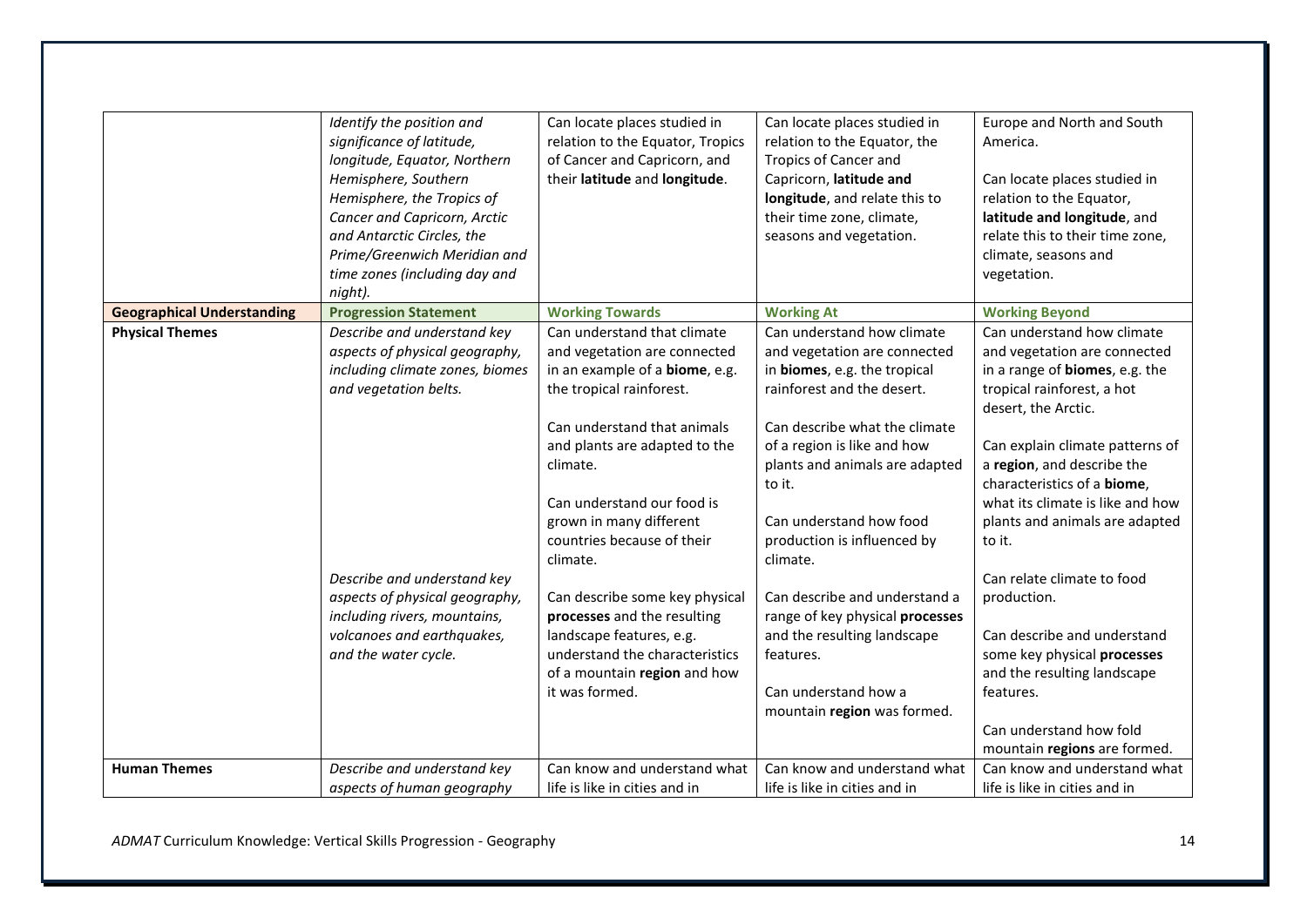|                                 | including economic activity and  | villages.                         | villages and in a range of        | villages and in a range of      |
|---------------------------------|----------------------------------|-----------------------------------|-----------------------------------|---------------------------------|
|                                 | trade links, and the             |                                   | settlement sizes.                 | settlement sizes in different   |
|                                 | distribution of natural          | Can know the journey of how       |                                   | parts of the world.             |
|                                 | resources including energy,      | one product gets into their       | Can understand that products      |                                 |
|                                 | food, minerals and water.        | home in detail.                   | we use are imported as well as    | Can understand that our         |
|                                 |                                  |                                   | locally produced.                 | shopping choices have an        |
|                                 |                                  | Can describe some renewable       |                                   | effect on the lives of others.  |
|                                 |                                  |                                   |                                   |                                 |
|                                 |                                  | and non-renewable energy          | Can explain how the types of      |                                 |
|                                 |                                  | sources.                          | industry in the area have         | Can explain how, and offer      |
|                                 |                                  |                                   | changed over time.                | reasons why, the types of       |
|                                 |                                  | Can describe different types of   |                                   | industry in the area have       |
|                                 |                                  | industry currently in the local   | Can understand where our          | changed over time.              |
|                                 |                                  | area.                             | energy and natural resources      |                                 |
|                                 |                                  |                                   | come from.                        | Can understand where our        |
|                                 |                                  | Can know where some of our        |                                   | energy and natural resources    |
|                                 |                                  | main natural resources come       |                                   | come from, and the impacts of   |
|                                 |                                  | from.                             |                                   | their use.                      |
| <b>Understanding Places and</b> | Understand geographical          | Can understand how a region       | Can understand how a region       | Can understand how and why      |
| <b>Connections</b>              | similarities and differences and | has changed.                      | has changed and how it is         | their region and other regions  |
|                                 | change through the study of      |                                   | different from another region     | have changed, and how the       |
|                                 | human and physical geography     | Can know and share                | of the UK.                        | regions of the UK are           |
|                                 | of the United Kingdom.           | information about a European      |                                   | distinctive.                    |
|                                 |                                  | region and a region in North or   | Can know information about a      |                                 |
|                                 | Understand geographical          | South America and understand      | region of Europe and North or     | Can understand the importance   |
|                                 | similarities and differences     | that a region such as the Alps is | South America, its physical       | of a region in Europe and in    |
|                                 | through the study of human       | unique.                           | environment and climate, and      | North or South America, its     |
|                                 | and physical geography of the    |                                   | economic activity.                | human and physical              |
|                                 | United Kingdom, a region in a    | Can explain some ways a           |                                   | environment, and how they are   |
|                                 | European country and a region    | biome (including the oceans) is   | Can explain some ways biomes      | connected.                      |
|                                 | within North or South America.   | valuable and under threat from    | (including the oceans) are        |                                 |
|                                 |                                  | human activity.                   | valuable, why they are under      | Can explain some ways biomes    |
|                                 | Deepen an understanding of       |                                   | threat and how they can be        | (including the oceans) are      |
|                                 | the interaction between          | Can understand how human          | protected.                        | valuable, why they are under    |
|                                 | physical and human processes.    | activity is influenced by climate |                                   | threat and a range of ways they |
|                                 |                                  | and weather.                      | Can understand how human          | could be protected for the      |
|                                 |                                  |                                   | activity is influenced by climate | future.                         |
|                                 |                                  |                                   |                                   |                                 |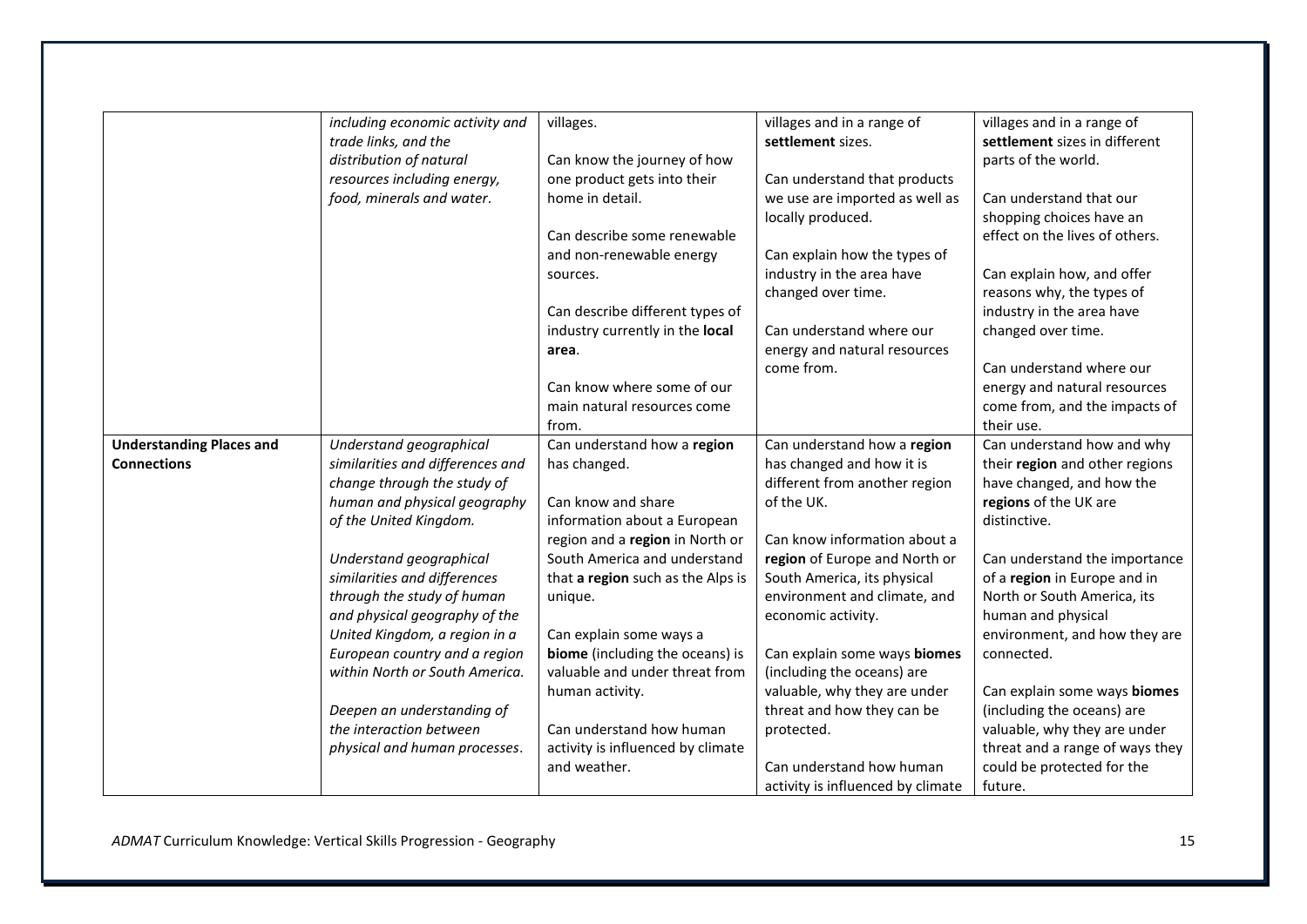|                                    |                                                                                                                                                                                                                     | Can understand hazards from<br>physical environments such as<br>avalanches in mountain<br>regions.<br>Can identify an important<br>environmental issue.                                                                                                                                                                                           | and weather.<br>Can understand hazards from<br>physical environments and<br>their management, such as<br>avalanches in mountain<br>regions.<br>Can explain several threats to<br>wildlife/habitats.                                                                                                                                       | Can understand how human<br>activity is influenced by climate<br>and weather.<br>Can understand the causes of<br>hazards from physical<br>environments and their<br>management, such as<br>avalanches in mountain<br>regions.                                                                          |
|------------------------------------|---------------------------------------------------------------------------------------------------------------------------------------------------------------------------------------------------------------------|---------------------------------------------------------------------------------------------------------------------------------------------------------------------------------------------------------------------------------------------------------------------------------------------------------------------------------------------------|-------------------------------------------------------------------------------------------------------------------------------------------------------------------------------------------------------------------------------------------------------------------------------------------------------------------------------------------|--------------------------------------------------------------------------------------------------------------------------------------------------------------------------------------------------------------------------------------------------------------------------------------------------------|
|                                    |                                                                                                                                                                                                                     |                                                                                                                                                                                                                                                                                                                                                   |                                                                                                                                                                                                                                                                                                                                           | Can understand that no one<br>type of energy production will<br>provide all our energy needs.                                                                                                                                                                                                          |
| <b>Geographical Skills/Enquiry</b> | <b>Progression Statement</b>                                                                                                                                                                                        | <b>Working Towards</b>                                                                                                                                                                                                                                                                                                                            | <b>Working At</b>                                                                                                                                                                                                                                                                                                                         | <b>Working Beyond</b>                                                                                                                                                                                                                                                                                  |
| <b>Map and Atlas Work</b>          | Use maps, atlases, globes and<br>digital/computer mapping to<br>locate countries and describe<br>features studied                                                                                                   | Can use physical and political<br>maps, atlases, and computer<br>mapping to describe some key<br>physical and human<br>characteristics of Europe or<br>North and South America.<br>Can use globes and atlases to<br>locate places studied in relation<br>to the Equator, Tropics of<br>Cancer and Capricorn, and their<br>latitude and longitude. | Can use physical and political<br>maps to describe key physical<br>and human characteristics of<br>regions of Europe or North and<br>South America.<br>Can use globes and atlases to<br>locate places studied in relation<br>to the Equator, latitude and<br>longitude and time zones.<br>Can use thematic maps for<br>specific purposes. | Can use atlases to identify the<br>distinct characteristics of some<br>regions of Europe or North and<br>South America.<br>Can use globes and atlases to<br>accurately locate places by<br>their latitude and longitude.<br>Can use four- and six-figure grid<br>references with ease and<br>accuracy. |
|                                    | Use the eight points of a<br>compass, four- and six-grid<br>references, symbols and key<br>(including the use of Ordnance<br>Survey maps) to build their<br>knowledge of the United<br>Kingdom and the wider world. | Can use four-figure grid<br>references.<br>Can use OS map symbols and<br>atlas symbols, recognise them<br>and use on their own maps.<br>Can use maps at different                                                                                                                                                                                 | Can use four- and find six-<br>figure grid<br>references.<br>Can describe height and slope<br>from a map.                                                                                                                                                                                                                                 | Can describe the shape of the<br>land from contour patterns.<br>Can work confidently with a<br>range of maps from large-scale<br>street maps to 1:50,000 maps.                                                                                                                                         |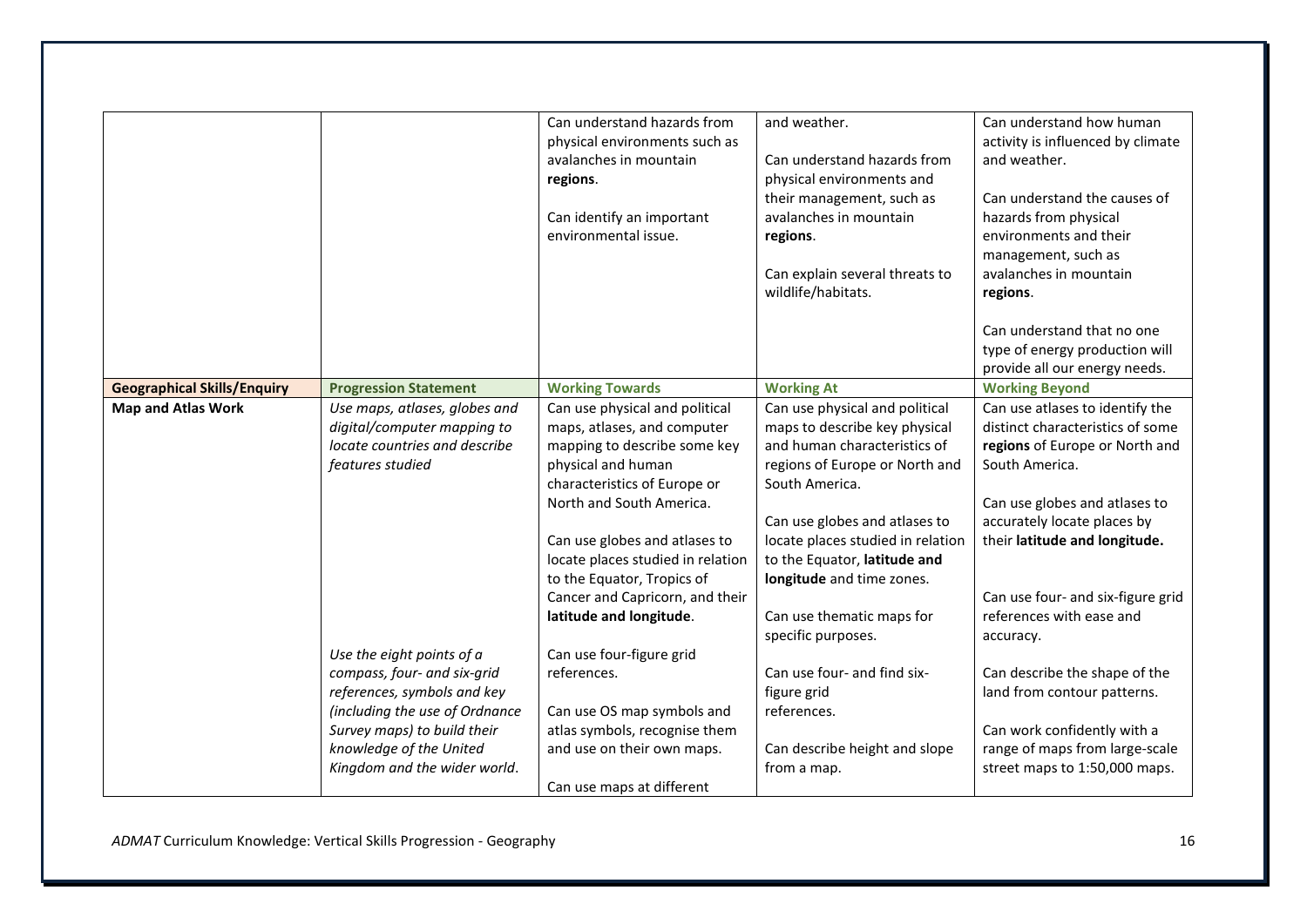|                                    |                              | scales.                          | Can read and compare map         | Draw a variety of maps types    |
|------------------------------------|------------------------------|----------------------------------|----------------------------------|---------------------------------|
|                                    |                              |                                  | scales.                          | with accuracy based on their    |
|                                    |                              | Can recognise that contours      |                                  | own data.                       |
|                                    |                              | show height.                     | Compare maps with aerial         |                                 |
|                                    |                              |                                  | photographs.                     | Can use and recognise OS map    |
|                                    |                              | Draw a variety of maps types     |                                  | and atlas symbols.              |
|                                    |                              | based on their own data.         | Select maps for different        |                                 |
|                                    |                              |                                  | purposes. Find and recognise     | Follow a route on an OS map,    |
|                                    |                              |                                  | places on maps of different      | describing features on the OS   |
|                                    |                              |                                  | scales.                          | map.                            |
|                                    |                              |                                  | Follow a route on an OS map.     | Use a scale to measure          |
|                                    |                              |                                  | Use medium sale land ranger      | distance when drawing maps      |
|                                    |                              |                                  | OS maps.                         | and plans at a range of scales. |
|                                    |                              |                                  | Draw a plan view map with        |                                 |
|                                    |                              |                                  | accuracy.                        |                                 |
|                                    |                              |                                  | Use a scale to measure           |                                 |
|                                    |                              |                                  | distance when drawing maps.      |                                 |
|                                    |                              |                                  | Use the index and contents       |                                 |
|                                    |                              |                                  | page within atlases.             |                                 |
| <b>Fieldwork and Investigation</b> | Use a range of methods       | Can make a sketch map with       | Can make sketch maps of areas    | Can use digital maps to         |
|                                    | including sketch maps, plans | symbols.                         | using symbols, a key and a       | research factual information    |
|                                    | and graphs, and digital      |                                  | scale.                           | about features.                 |
|                                    | technologies.                | Can use digital maps to identify |                                  |                                 |
|                                    |                              | human and physical features.     | Can use digital maps to          | Can present information         |
|                                    |                              |                                  | investigate features of an area. | gathered in fieldwork using a   |
|                                    |                              | Can present information          |                                  | range of graphs and other data  |
|                                    |                              | gathered in fieldwork using      | Can present information          | presentation techniques.        |
|                                    |                              | simple graphs.                   | gathered in fieldwork using a    |                                 |
|                                    |                              |                                  | range of graphs.                 | Evaluate the quality of         |
|                                    |                              | Evaluate their sketch against    |                                  | evidence a field sketch has     |
|                                    |                              | the criteria. Use sketches as    | Make a judgement abut the        | given to the investigation.     |
|                                    |                              | evidence for investigations.     | best angle or viewpoint for the  | Explain geographical processes  |